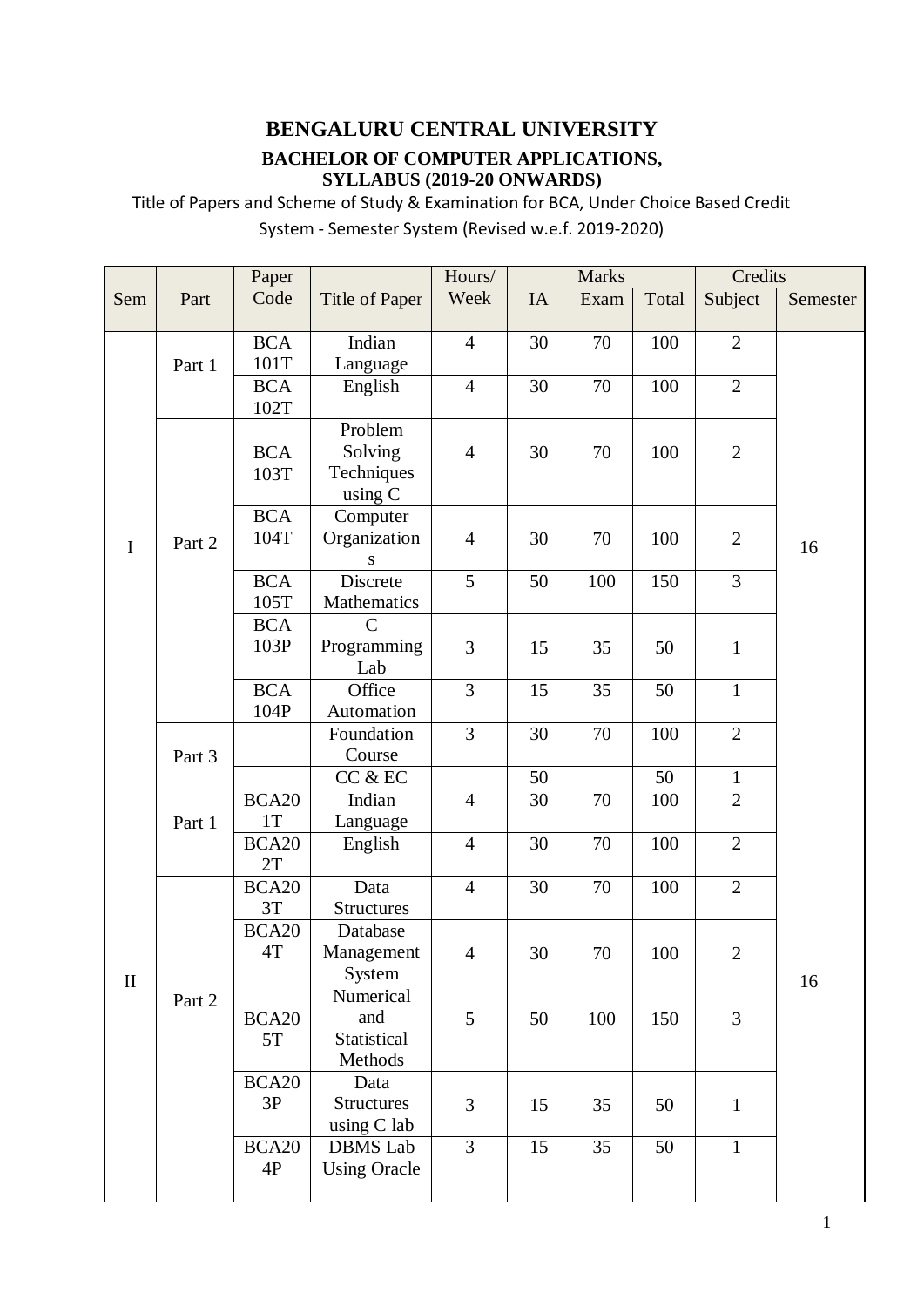|     | Part 3 |               | Foundation                                        | $\overline{3}$  | 30              | 70                    | 100             | $\overline{2}$ |          |
|-----|--------|---------------|---------------------------------------------------|-----------------|-----------------|-----------------------|-----------------|----------------|----------|
|     |        |               | Course                                            |                 |                 |                       |                 |                |          |
|     |        |               | CC & EC                                           |                 | 50              |                       | 50              | $\mathbf{1}$   |          |
| Sem | Part   | Paper<br>Code | Title of<br>Paper                                 | Hours/<br>Week  |                 | Mar<br>$\mathbf{k}$ s |                 | Credits        |          |
|     |        |               |                                                   |                 | IA              | Exam                  | Total           | Subject        | Semester |
| III | Part 1 | BCA3<br>01T   | Indian<br>Language                                | $\overline{4}$  | 30              | 70                    | 100             | $\overline{2}$ | 16       |
|     |        | BCA3<br>02T   | English                                           | $\overline{4}$  | 30              | 70                    | 100             | $\mathbf{2}$   |          |
|     | Part 2 | BCA3<br>03T   | Object<br>oriented<br>Programmi ng<br>using $C++$ | $\overline{4}$  | 30              | 70                    | 100             | $\overline{2}$ |          |
|     |        | BCA3<br>04T   | Financial<br>Accounting<br>and Manage-<br>ment    | $\overline{4}$  | 30              | 70                    | 100             | $\overline{2}$ |          |
|     |        | BCA3<br>05T   | Operating<br>System                               | $\overline{5}$  | 50              | 100                   | 150             | $\overline{3}$ |          |
|     |        | BCA3<br>03P   | <b>OOPS</b><br>Using $C++$<br>Lab                 | $\overline{3}$  | 15              | 35                    | 50              | $\mathbf{1}$   |          |
|     |        | BCA3<br>04P   | <b>Tally Lab</b>                                  | 3               | 15              | 35                    | 50              | $\mathbf{1}$   |          |
|     | Part 3 |               | Foundation<br>Course                              | 3               | 30              | 70                    | 100             | $\overline{2}$ |          |
|     |        |               | CC & EC                                           |                 | 50              |                       | $\overline{50}$ | $\mathbf{1}$   |          |
| IV  | Part 1 | BCA4<br>01T   | Indian<br>Language                                | $\overline{4}$  | $30\,$          | 70                    | 100             | $\overline{2}$ |          |
|     |        | BCA4<br>02T   | English                                           | $\overline{4}$  | 30              | 70                    | 100             | $\overline{2}$ |          |
|     | Part 2 | BCA4<br>03T   | <b>VB.NET</b><br>Programming                      | $\overline{4}$  | 30              | 70                    | 100             | $\overline{2}$ |          |
|     |        | BCA4<br>04T   | Unix and Shell<br>Programming                     | $\overline{4}$  | 30              | 70                    | 100             | $\overline{2}$ | 16       |
|     |        | BCA4<br>05T   | Software<br>Engineering                           | $5\overline{)}$ | 50              | 100                   | 150             | 3              |          |
|     |        | BCA4<br>03P   | <b>VB.NET</b><br>Lab                              | $\overline{3}$  | 15              | 35                    | 50              | $\mathbf{1}$   |          |
|     |        | BCA4<br>04P   | Unix Lab                                          | $\overline{3}$  | 15              | 35                    | 50              | $\mathbf{1}$   |          |
|     | Part 3 |               | Skill                                             | $\overline{3}$  | 30              | 70                    | 100             | $\overline{2}$ |          |
|     |        |               | Development                                       |                 |                 |                       |                 |                |          |
|     |        |               | CC & EC                                           |                 | $\overline{50}$ |                       | $\overline{50}$ | $\overline{1}$ |          |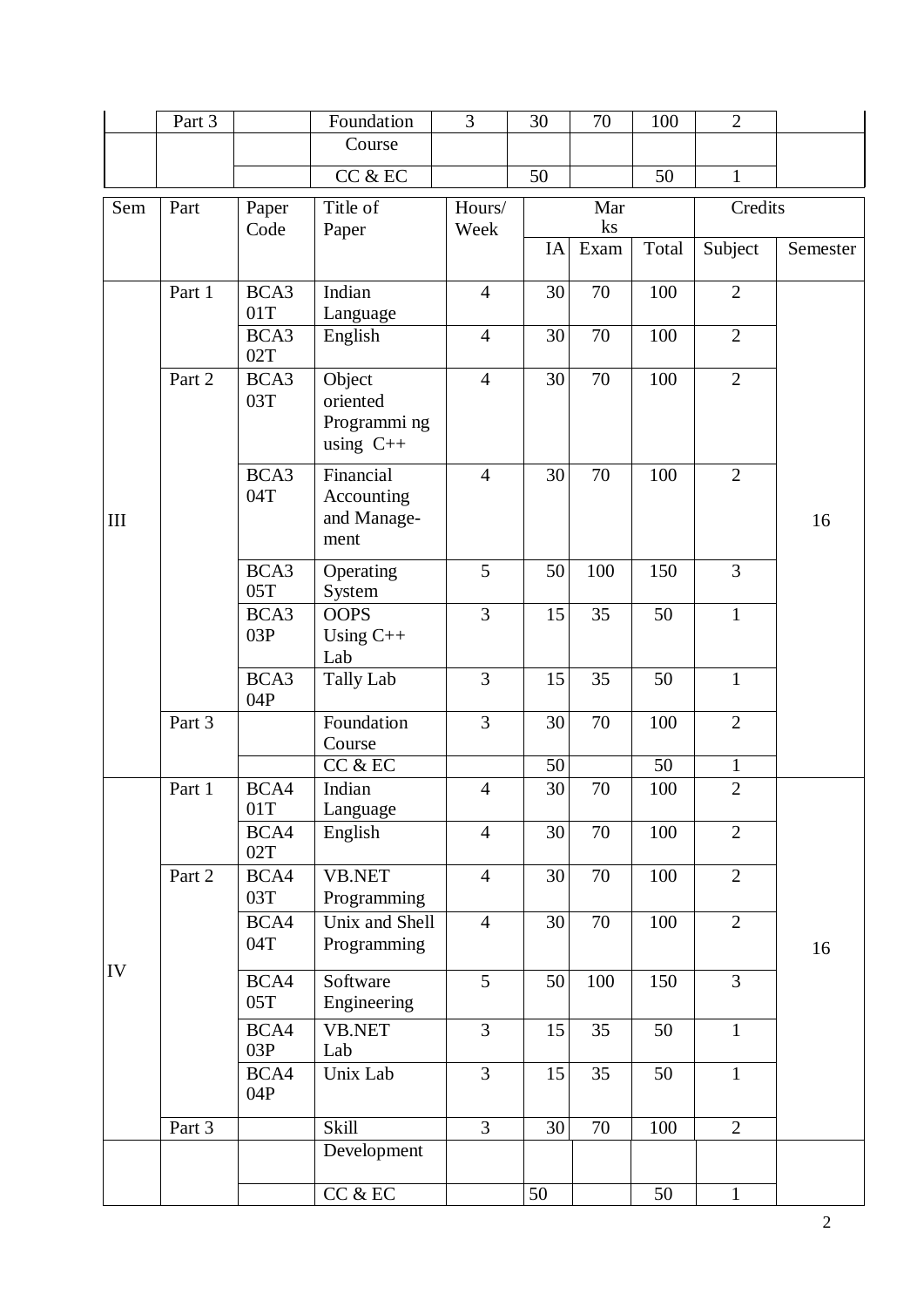| Sem | Part           | Paper   | Title of Paper   | Hours/         | <b>Marks</b>   |     |       | Credits        |          |
|-----|----------------|---------|------------------|----------------|----------------|-----|-------|----------------|----------|
|     |                | Code    |                  | Week           | IA             | Exa | Total | Subject        | Semester |
|     |                |         |                  |                |                | m   |       |                |          |
|     |                | BCA501T | Data             | 5              | 50             | 100 | 150   | $\overline{3}$ |          |
|     |                |         | Communica        |                |                |     |       |                |          |
|     |                |         | tion and         |                |                |     |       |                |          |
|     |                |         | Networks         |                |                |     |       |                |          |
|     |                | BCA502T | Artificial       | 5              | 50             | 100 | 150   | 3              |          |
|     |                |         | Intelligence     |                |                |     |       |                |          |
|     |                | BCA503T | Java             | $\overline{4}$ | 30             | 70  | 100   | $\overline{2}$ |          |
| V   |                |         | Programming      |                |                |     |       |                |          |
|     | Part           | BCA504T | Analysis and     | $\overline{4}$ | 30             | 70  | 100   | $\overline{2}$ |          |
|     | $\overline{2}$ |         | Design of        |                |                |     |       |                | 20       |
|     |                |         | Algorithm        |                |                |     |       |                |          |
|     |                | BCA505T | Elective 1       | $\sqrt{5}$     | 50             | 100 | 150   | $\overline{3}$ |          |
|     |                | BCA503P | Java             | $\overline{3}$ | 15             | 35  | 50    | $\overline{1}$ |          |
|     |                |         | Programming      |                |                |     |       |                |          |
|     |                |         | Lab              |                |                |     |       |                |          |
|     |                | BCA504P | Analysis and     | 3              | 15             | 35  | 50    | $\mathbf{1}$   |          |
|     |                |         | Design of        |                |                |     |       |                |          |
|     |                |         | Algorithm<br>Lab |                |                |     |       |                |          |
|     |                | BCA506P | Project          | 6              | 50             | 100 | 150   | 3              |          |
|     | Part           |         | <b>Skill</b>     | 3              | 30             | 70  | 100   | $\overline{2}$ |          |
|     | 3              |         | Development      |                |                |     |       |                |          |
|     |                |         | Course           |                |                |     |       |                |          |
|     | Part           | BCA601T | System           | 5              | 50             | 100 | 150   | 3              |          |
|     | $\overline{2}$ |         | Programming      |                |                |     |       |                |          |
|     |                | BCA602T | Professional     | 5              | 50             | 100 | 150   | $\overline{3}$ |          |
|     |                |         | and Business     |                |                |     |       |                |          |
|     |                |         | Communica        |                |                |     |       |                |          |
|     |                |         | tion             |                |                |     |       |                |          |
|     |                | BCA603T | <b>WEB</b>       | $\overline{4}$ | 30             | 70  | 100   | $\overline{2}$ |          |
| VI  |                |         | Programming      |                |                |     |       |                | 20       |
|     |                | BCA604T | Elective 2       | 5              | 50             | 100 | 150   | $\overline{3}$ |          |
|     |                | BCA605T | <b>WEB</b>       | $\overline{3}$ | 15             | 35  | 50    | $\mathbf{1}$   |          |
|     |                |         | Programming      |                |                |     |       |                |          |
|     |                |         | Lab              |                |                |     |       |                |          |
|     |                | BCA605P | Project Work     | 12             | 10             | 200 | 300   | 6              |          |
|     |                |         |                  |                | $\overline{0}$ |     |       |                |          |
|     | Part           |         | Skill            | $\overline{3}$ | 30             | 70  | 100   | $\overline{2}$ |          |
|     | 3              |         | Development      |                |                |     |       |                |          |
|     |                |         | Course           |                |                |     |       |                |          |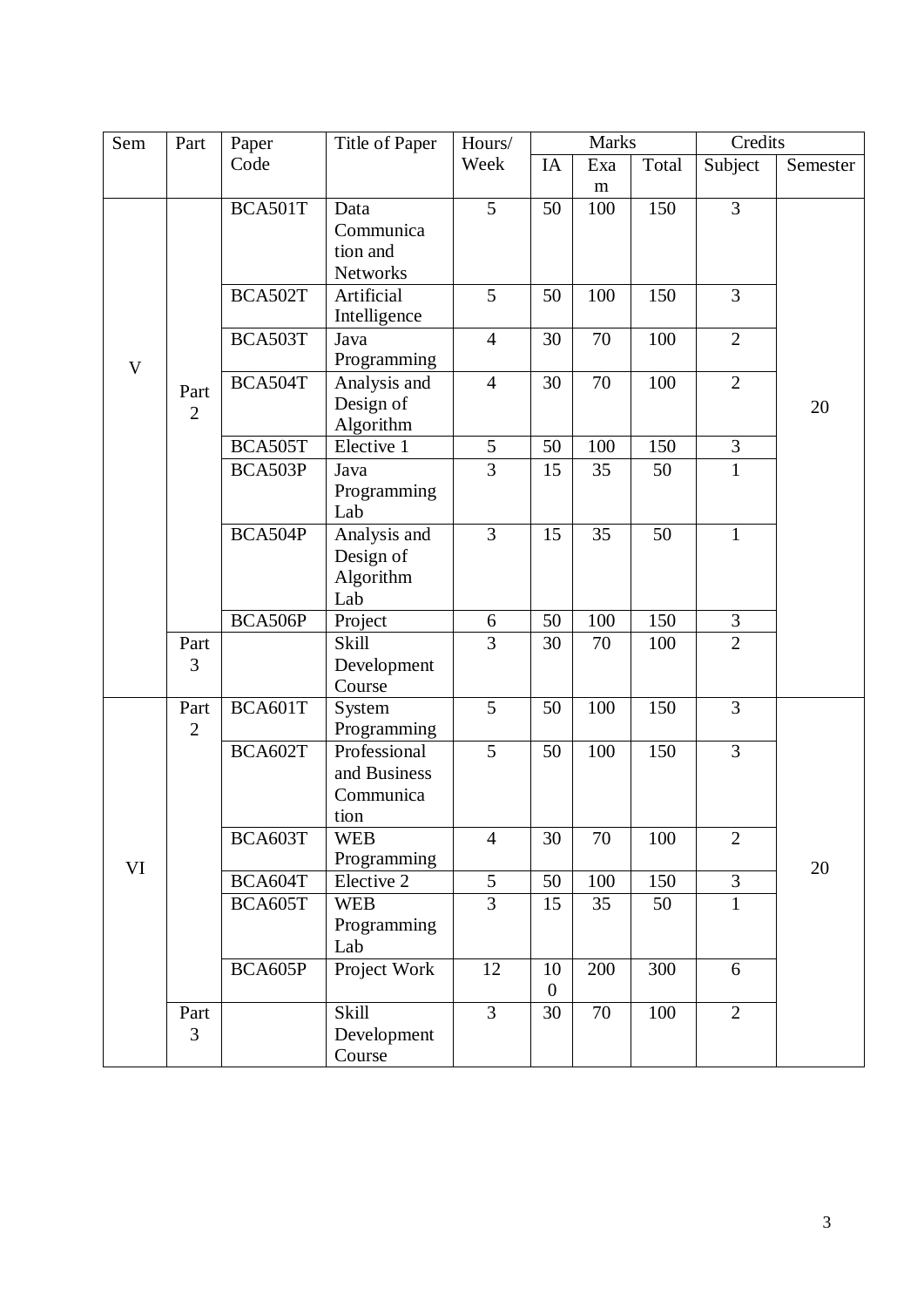### **SYLLABUS**

### **FIRST SEMESTER**

### **BCA 101T – INDIAN LANGUAGE**

**Syllabus as per the one prescribed for science courses of Bangalore University** 

### **BCA 102T – ENGLISH**

**Syllabus as per the one prescribed for science courses of Bangalore University**

### **BCA103T: PROBLEM SOLVING TECHNIQUES USING C**

### Total Teaching Hours: 52 **No of Hours / Week: 04 No of Hours / Week: 04**

### **Unit – I 12 Hours**

Introduction to Programming Concepts: Software, Classification of Software, Modular Programming, Structured Programming, Algorithms and Flowcharts with examples. Overview of C Language: History of C, Character set, C tokens, Identifiers, Keywords, Data types, Variables, Constants, Symbolic Constants , Operators in C, Hierarchy of Operators, Expressions, Type Conversions and Library Functions.

Managing Input and Output Operation: Formatted and Unformatted I/O Functions, Decision making, branching and looping: Decision Making Statements - if Statement, if–else statement, nesting of if-else statements, else–if ladder, switch statement, ?: operator, Looping - while, do-while, for loop, Nested loop, break, continue, and goto statements. Functions: Function Definition, prototyping, types of functions, passing arguments to functions, Nested Functions, Recursive functions.

### **Unit - III 10 Hours**

Arrays: Declaring and Initializing, One Dimensional Arrays, Two Dimensional Arrays, Multi Dimensional Arrays - Passing arrays to functions. Strings: Declaring and Initializing strings, Operations on strings, Arrays of strings, passing strings to functions. Storage Classes - Automatic, External, Static and Register Variables.

Structures-Declaring and Initializing, Nested structure, Array of Structure, Passing Structures to functions, Unions, typedef, enum, Bit fields. Pointers – Declarations, Pointer arithmetic, Pointers and functions, Call by value, Call by reference, Pointers and Arrays, Arrays of Pointers, Pointers and Structures. Meaning of static and dynamic memory allocation, Memory allocation functions.

### **Unit - II 10 Hours**

## **Unit-IV 10 Hours**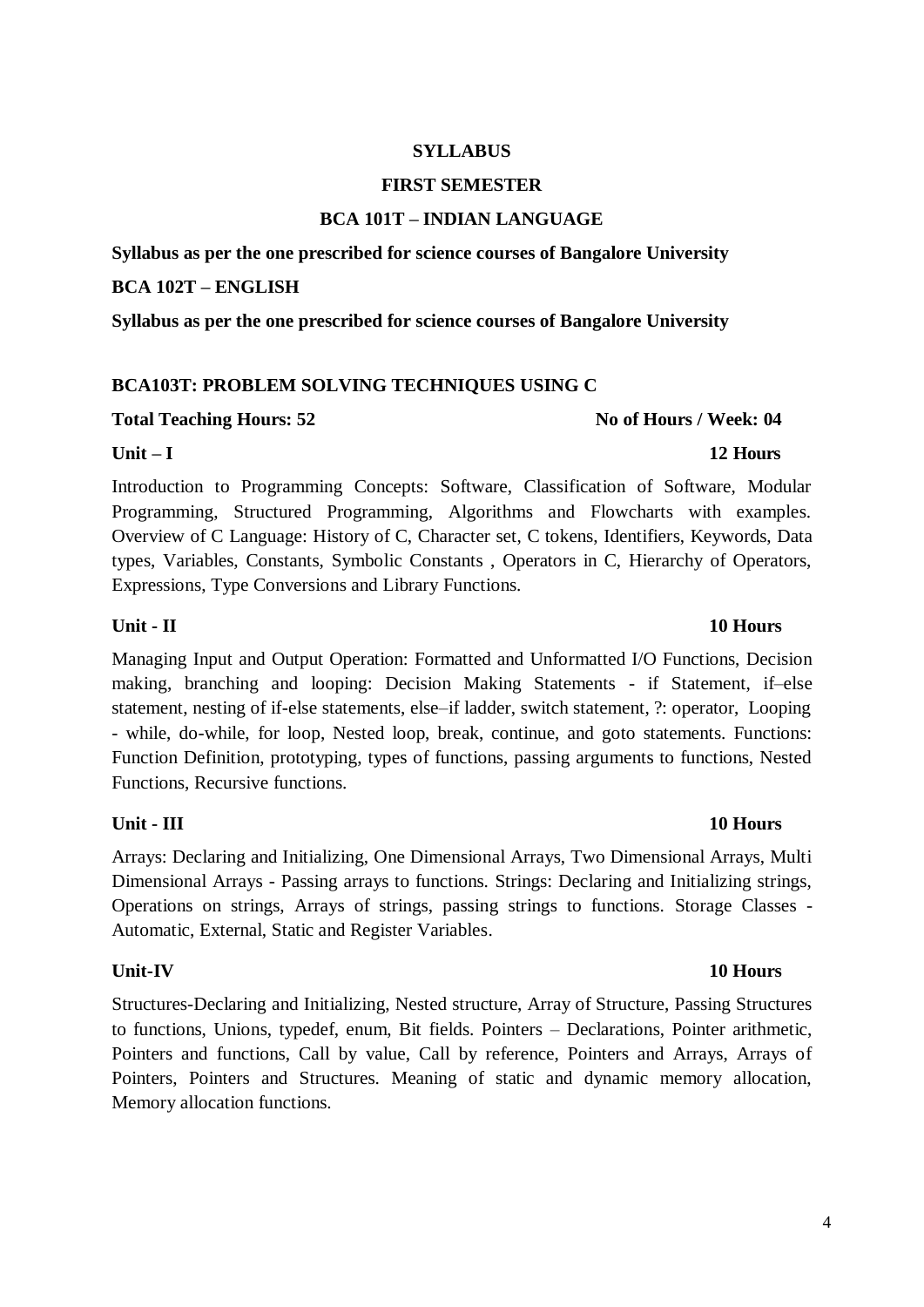Files - File modes, File functions, and File operations, Text and Binary files, Command Line arguments. C Preprocessor directives, Macros – Definition, types of Macros, Creating and implementing user defined header files.

### **TEXT BOOKS**

*1.* E. Balaguruswamy, "Programming In ANSI C", 4th edition, TMH Publications, 2007

*2.* Manjunath Aradhya, " Programming and Data Structures" , Cengage Publications 2017

*3. A. K. Sharma, "Computer Fundamentals and Programming in C", University Press, 2018*

### **REFERENCES BOOKS**

1. Ashok N. Kamthane et. al., "Computer Programming and IT", Pearson Education, 2011

2. Mahapatra, " Thinking In C ", PHI Publications, 1998.

3. Yashwant Kanetkar, "Let Us C", 13th Edition, PHP, 2013

## **BCA 104T – Computer Organization**

## **Total Teaching Hours: 52 No of Hours / Week : 04**

Unit-I 12 Hours Digital Logics: Basic logic gates, Universal gates, Combinational circuits-Half adder and full adder, Flip flops-SR-Flip flop, D-flip flop, J-K flip flop, T flip flop. Boolean Algebra: Simplification of expression, K-Map- 2,3 and 4 variables SOP and POS.

Unit-II 10 Hours Number System: Binary, octal and hexadecimal system, Basic Conversions, Binary addition ,subtraction ,multiplication and division (integers only), Complements-1's,2''s,9's and 10's complements, One's complement subtraction method, Two's complement subtraction method, Weighted and Non-Weighted codes. Binary to gray codes, Gray toBinary codes,Excess-3 Codes.

Computer Organization: Instruction format ,Types of basic computer instruction format ,Instruction cycle, Design of basic computer flowchart, Interrupt and its types, Interrupt cycle

## Unit-IV 10 Hours

CPU organization: Arithmetic and logic unit(ALU),One,two and three address instruction format ,Data transfer and manipulation instruction, Arithmetic instructions, Logical instructions and shift instructions

## Unit-III 10 Hours

5

# **Unit-V 10 Hours**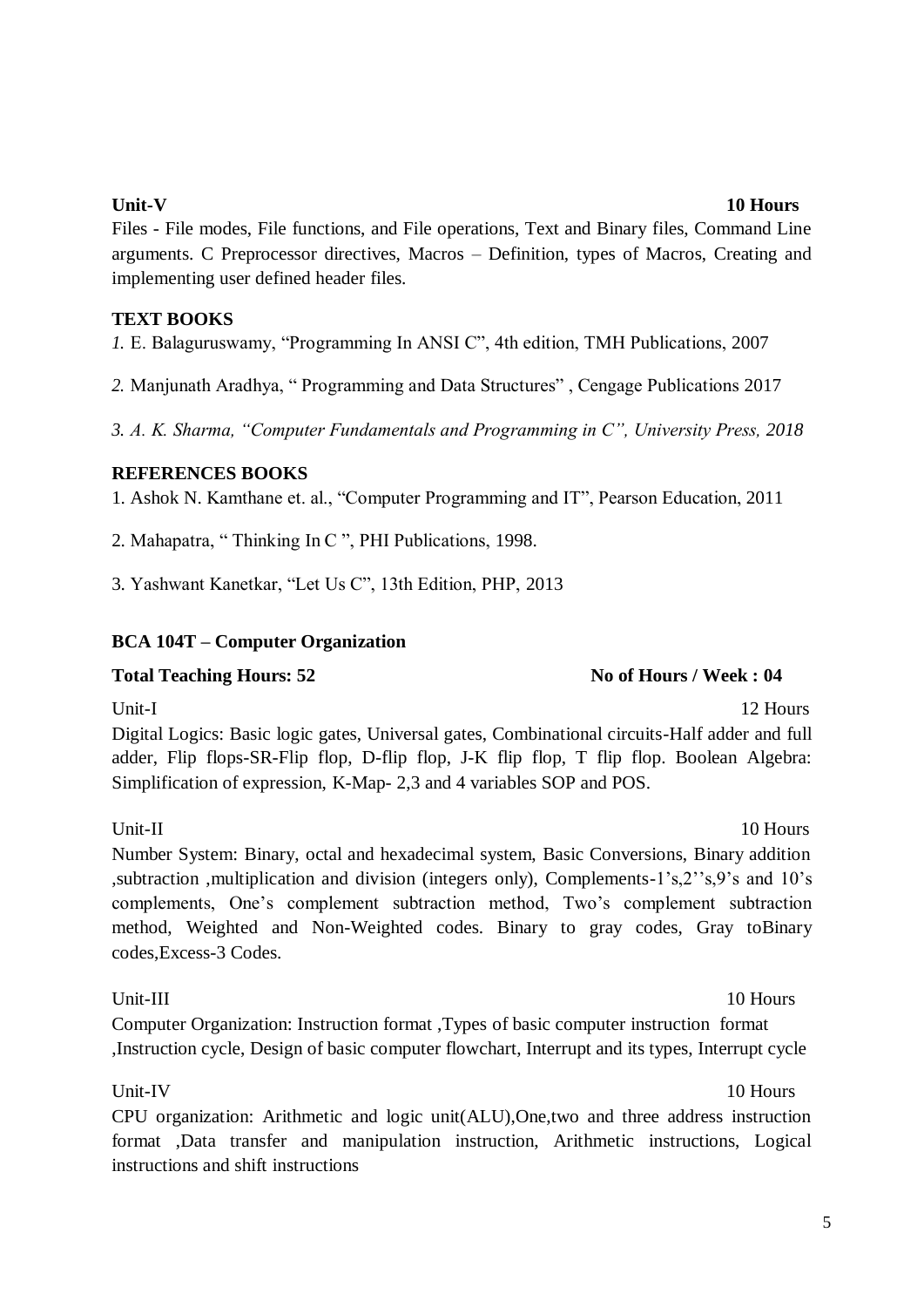Memory Management: Input, output and storage devices, Memory and its types, Direct memory Access, Auxiliary memory, Associative memory and Cache memory Text Books

1. Floyd, Digital Fundamentals, 8th Edition, Pearson Education

2. Morris Mano, Computer System Architecture, IV th edition, Prentice Hall of India Reference Books

1. Digital Design, Morris Mano and Michael D.Cilette, Vth edition , Pearson Education

2. William Stallings, Computer Organization and Architecture, Pearson Education

### **BCA105T: DISCRETE MATHEMATICS**

### **Total Teaching Hours: 65 No of Hours / Week: 05**

### **Unit-I 13 Hrs**

Sets, Relations and Functions: Sets, Subsets, Equal Sets, Universal Sets, Finite and Infinite Sets, Operation on Sets, Union, Intersection and Complements of Sets, Cartesian Product, Cardinality of Set, De-mogan's law, Simple Applications. Relations, Properties of Relations, Equivalence Relation, Function: Domain and Range, Onto, Into, One to One, one to many Functions, Composite and Inverse Functions. Mathematical Logic: Proposition and truth values, Logical Connectives and their truth tables, Converse, Inverse and Contrapositive, Tautology and Contradiction, Logical Equivalence – Standard Theorems, Switching Circuits.

## **Unit-II 13 Hrs**

Matrices: Review of fundamentals: Definition of matrix, order, Types of matrices: zero, row, column, square, diagonal, scalar, unit, symmetric, skew-symmetric. Determinant: Value of determinant of order 2x2, 3x3, minors, cofactors, adjoint, inverse of a matrix. Solutions of linear equations: Cramers rule and matrix method involving two and three variables. Eigen values and Eigenvectors: Characteristic equation, characteristic roots, characteristic vectors (without any theorems) only 2x2 order. Cayley Hamilton theorem. (Only statement), verification of Cayley Hamilton theorem (only 2x2 matrices), using the same finding the powers of A (A4, A5, A-1, A-2), Inverse of a Matrix using Cayley-Hamilton theorem.

## **Unit-III 13 Hrs**

Logarithms: Definition of Logarithm, Indices leading to Logarithms and vice versa, Laws of Logarithms with proofs, Problems, Common Logarithm: Characteristic and Mantissa, Use of Logarithmic Tables, Problems. Permutation and Combination: Fundamental Principle of Counting, Factorial n, Permutations: Definition, Examples, Derivation of Formula nPr, Permutation when all the objects are not distinct, Problems, Combinations: Definition, examples, Proving  $nCr = nPr$  r!,  $nCr = nCn-r$ ,  $nCr + nCr-1 = n+1Cr$ , Problems based on above formulae.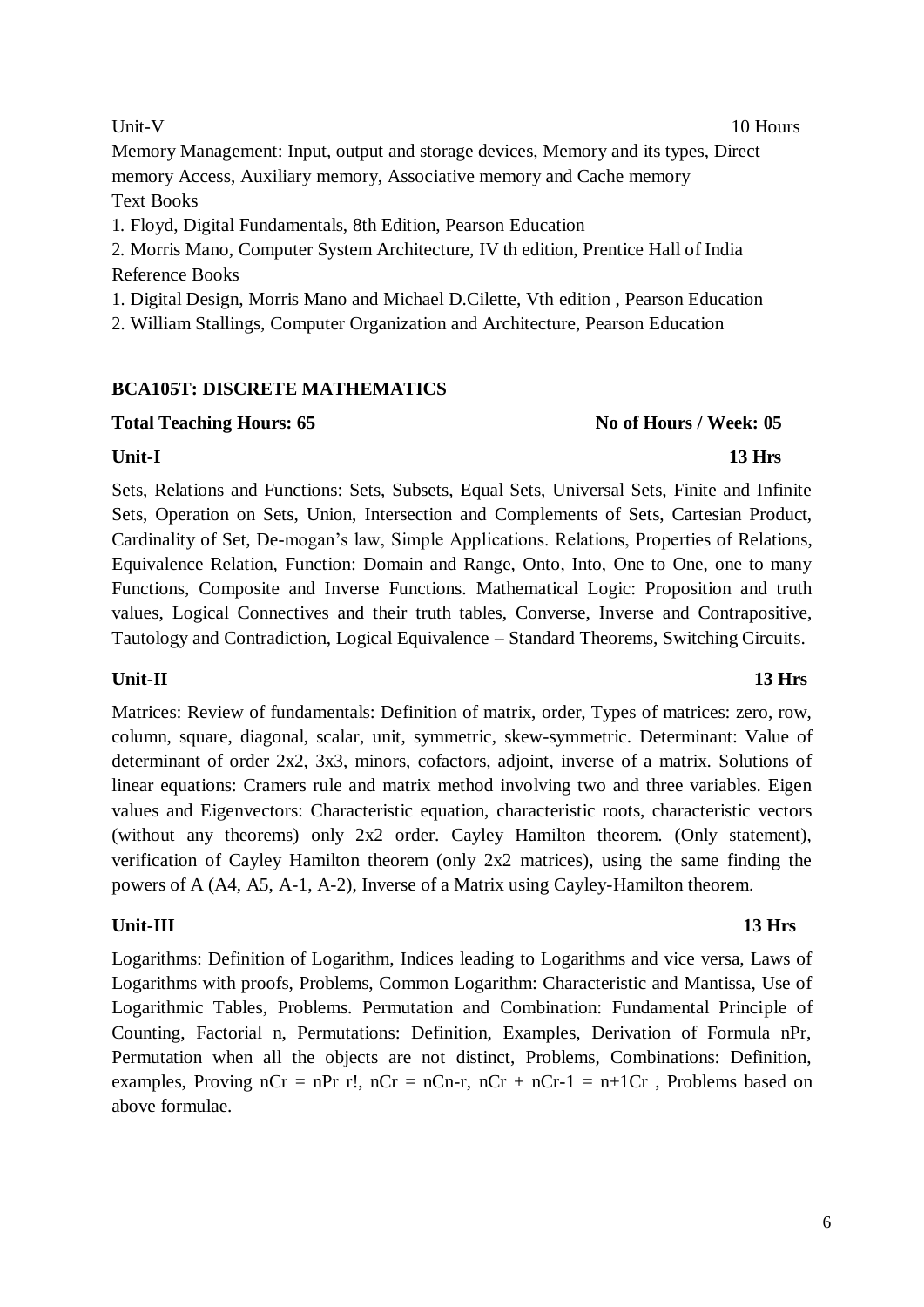## 7

Groups: Binary operation, Define of group, properties (only statement), problems (both finite and infinite groups), subgroup, theorems (no proof), problems. Vectors: Definition of vector and scalar, vector addition, dot and cross product, projection of a vector on the other (no geometrical meaning), area of parallelogram, area of a triangle, scalar triple product, volume of parallelepiped, co planarity of three vectors, vector triple product.

## **Unit-V 13 Hrs**

Analytical Geometry in Two Dimensions: Coordinates, Distance formula, Section Formula, Area of the Triangle formula (no derivation), Locus of point. Straight Line: Slope of a line and angle between two lines, Various forms of equations of lines – Derivation and Problems. Equation of family of lines passing through the point of intersection of two lines, Distance of a point from line (only problems)

# **Text Books**

1. Grewal, B.S.Higher engineering Mathematings, 36th Edition

# **Reference Books**

1. Satyrs S.S, Engineering Mathematics.

2. Peter V.O'Neil. Advanced Engineering Mathematics, 5th Edition

### **BCA104P – Microsoft Office Automation Lab Any Ten**

1. Creating the documents with Special effects like underline, bold, different size, different font and different color.

2. Creating Paragraphs Inserting Date & Time, Pictures, Bullets & Numbering , indentation etc. in MS-Word

3. Formatting features of MS-Word.-it includes paper-size, margins, header and footer, page no. and creation of table options.

4. Creation of mail merge for sending the new year wish to your class group .

5. Creating Worksheets in Excel- , Inserting, Deleting, Copying, Moving worksheets in Excel Usage of formulas, Built-in functions in Excel

6. Graph-Plotting facilities in MS Excel

7. Writing conditional expressions (using IF) and Using logical functions (AND, OR, NOT) Using lookup and reference functions (VLOOKUP, HLOOKUP, MATCH, INDEX)

8. Data Validations :Specifying a valid range of values for a cell, Specifying a list of valid values for a cell, Specifying custom validations based on formula for a cell, Sorting and Filtering Data ,Macro facility in MS Excel

9. Creating a presentation in PowerPoint- - Inserting / Deleting slides in PowerPoint

10. Creation of Slide transition and Editing special effects in PowerPoint

11. Creation of Inserting sound and picture in PowerPoint

12. Creation of Inserting chart and organization chart in PowerPoint.

## **Unit-IV 13 Hrs**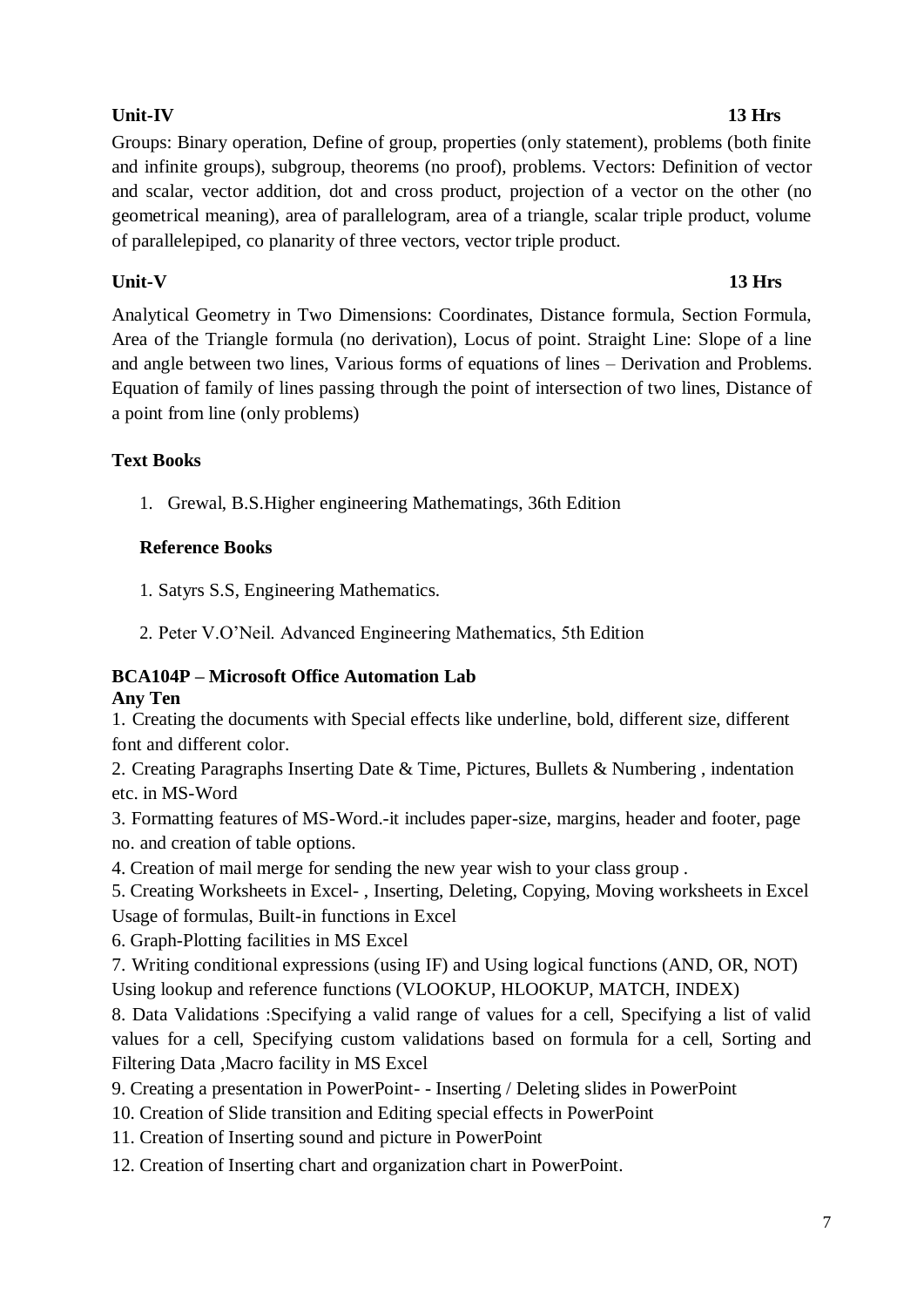# **PART – B**

During practical examination the External and Internal examiners may prepare exam question paper related to theory syllabus apart from Part-A. (A minimum of 10 Programs has to be prepared).

Note:

a) The candidate has to write two the programs One from Part-A and other from Part-B and execute one program as of External examiner choice.

b) A minimum of 10 Programs has to be done in Part-B and has to be maintained in the Practical Record.

c) Scheme of Evaluation is as follows:

Writing two programs - 10 Marks Execution of one program - 10 Marks Formatting the Output - 05 Marks Viva - 05 Marks Record - 05 Marks **Total - 35 Marks**

## **BCA 103P-PRACTICALS IN C PROGRAMMING**

## **List of programs:**

## **Part A**

## **Any Ten**

1. To design a program and find the roots of the quadratic equations using if-else-if.

2. To design a Menu driven program using switch case and find a)Sum of digits of a number

b) Factorial of N

3. To design a program and find whether a given number is prime or not.

- 4. To arrange the given numbers in ascending and descending order.
- 5. To design a program and find product of  $N^*M$  matrix.
- 6. To design a program and calculate NCR using functions.
- 7. To design a program and display Fibonacci series using recursive functions.
- 8. To design a program and find length of a string without using built in function.
- 9. To design and implement a program to concatenate two strings using pointers.
- 10. To design and implement a program to compare two strings using pointers.

11. To design a program to accept details of students such as roll no, name, semester and display them using structures.

12. To design a program to copy content of one file to another file.

## **PART – B**

During practical examination the External and Internal examiners may prepare exam question paper related to theory syllabus apart from Part-A. (A minimum of 10 Programs has to be prepared).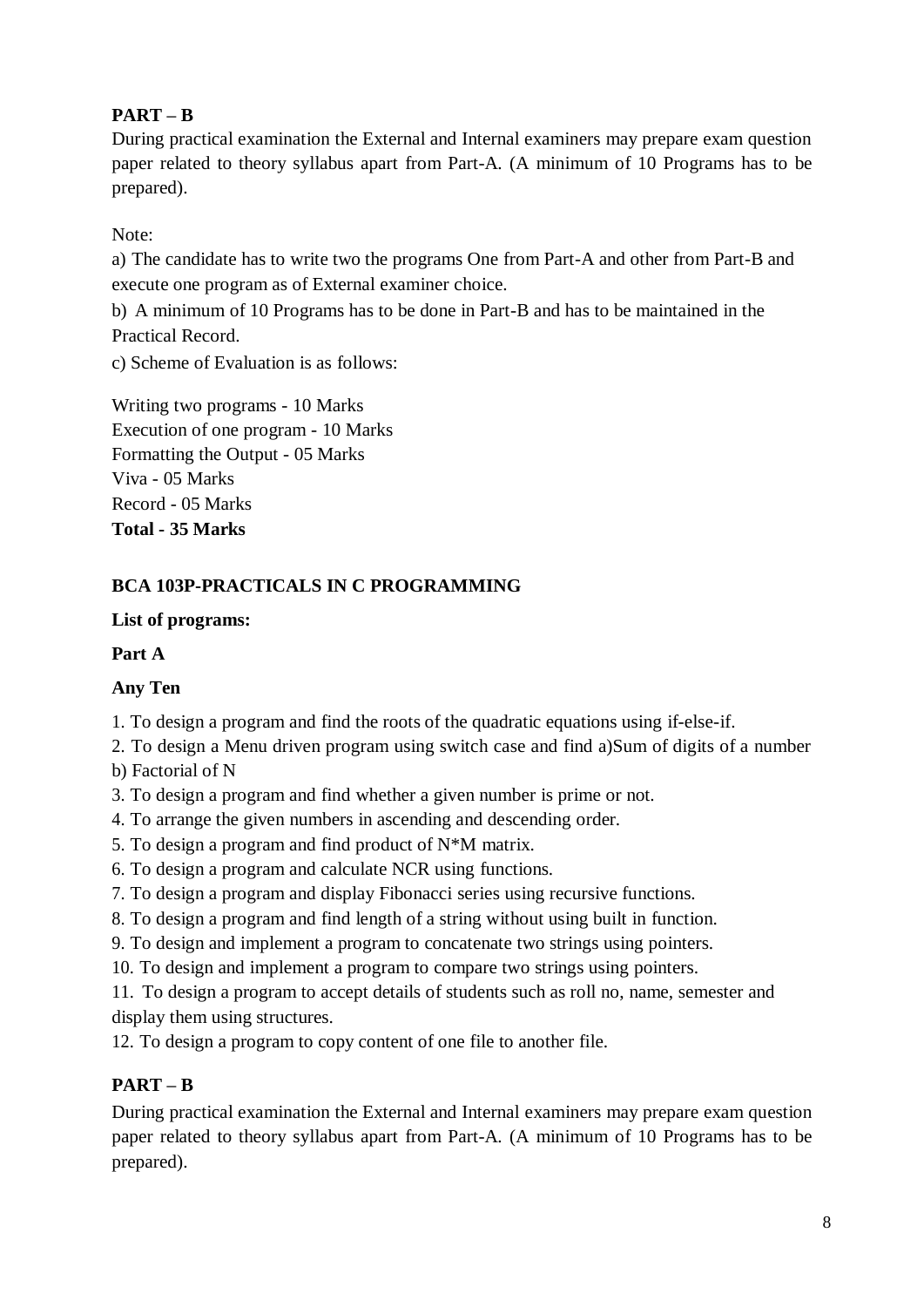Note:

a) The candidate has to write two the programs One from Part-A and other from Part-B and execute one program as of External examiner choice.

b) A minimum of 10 Programs has to be done in Part-B and has to be maintained in the Practical Record.

c) Scheme of Evaluation is as follows:

Writing two programs - 10 Marks Execution of one program - 10 Marks Formatting the Output - 05 Marks Viva - 05 Marks Record - 05 Marks **Total - 35 Marks** 

### **SECOND SEMESTER**

### **BCA201T: INDIAN LANGUAGE**

**Syllabus as per the one prescribed for science courses of Bangalore University.** 

### **BCA202T: ENGLISH**

**Syllabus as per the one prescribed for science courses of Bangalore University.** 

### **BCA203T: DATA STRUCTURES**

### **Total Teaching Hours: 52 No of Hours / Week: 04 No of Hours / Week: 04**

### **Unit-I 12 Hours**

Introduction and Overview: Definition, Elementary data organization, Data Structures, data structures operations, Abstract data types, algorithms complexity, time-space tradeoff. Preliminaries: Mathematical notations and functions, Algorithmic notations, control structures, Complexity of algorithms, asymptotic notations for complexity of algorithms. String Processing: Definition, Storing Stings, String as ADT, String operations, word/text processing, Pattern Matching algorithms

### **Unit-II 10 Hours**

Arrays: Definition, Linear arrays, arrays as ADT, Representation of Linear Arrays in Memory, Traversing Linear arrays, Inserting and deleting, Sorting: Bubble sort, Insertion sort, Selection sort, Searching: Linear Search, Binary search, Multidimensional arrays, Matrices and Sparse matrices.

### 9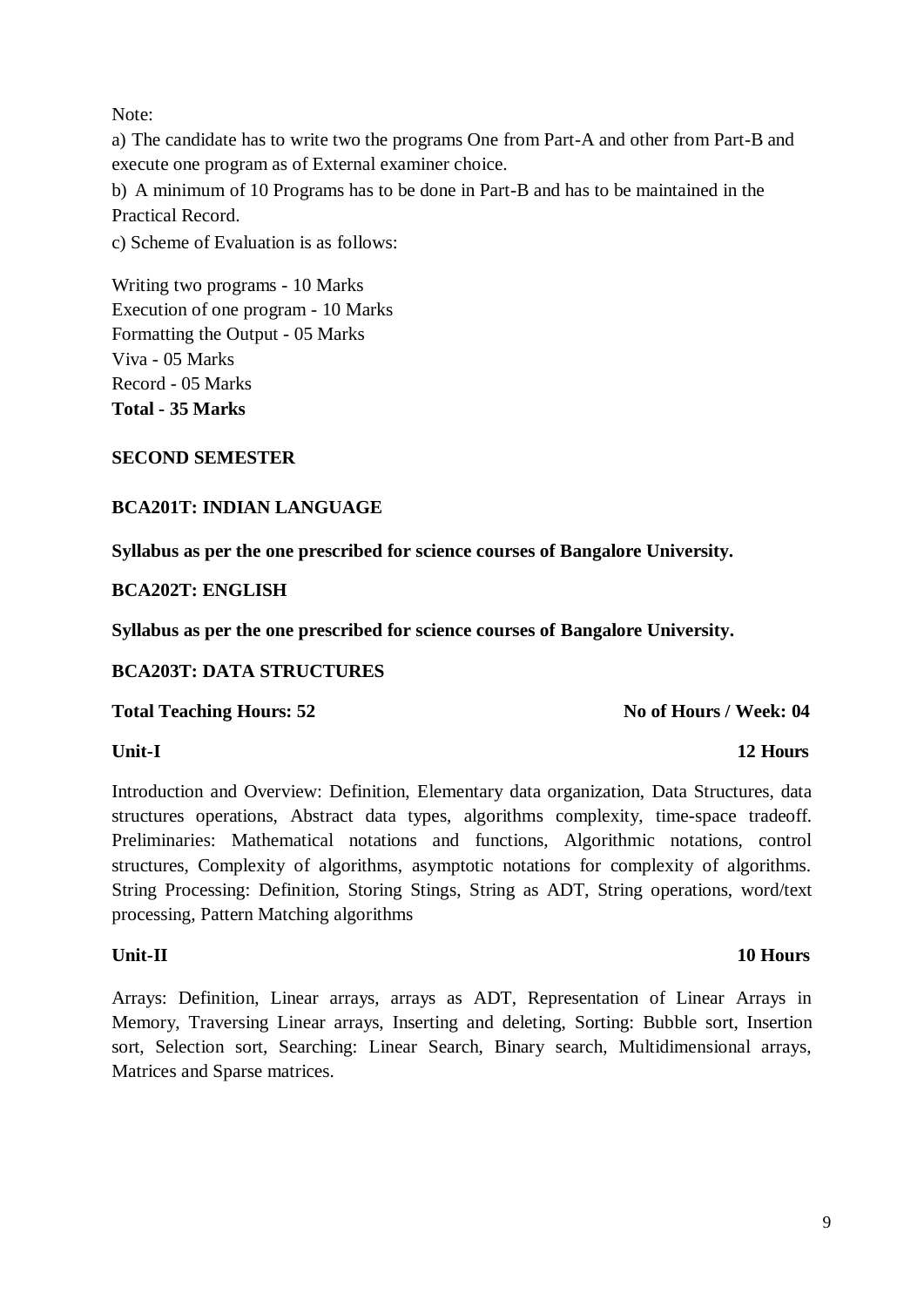Linked list: Definition, Representation of Singly linked list in memory, Traversing a Singly linked list, Searching a Singly linked list, Memory allocation, Garbage collection, Insertion into a singly linked list, Deletion from a singly liked list; Doubly liked list, Header liked list, Circular linked list.

### **Unit-IV 10 Hours**

Stacks – Definition, Array representation of stacks, Linked representation of stacks, Stack as ADT, Arithmetic Expressions: Polish Notation, Application of Stacks, Recursion, Towers of Hanoi, Implementation of recursive procedures by stack. Queues – Definition, Array representation of queue, Linked list representation of queues Types of queue: Simple queue, Circular queue, Double ended queue, Priority queue, Operations on Queues, Applications of queues.

Graphs: Graph theory terminology, Sequential representation of Graphs: Adjacency matrix, traversing a Graph. Tree – Definitions, Binary trees, Representing binary trees in memory, Traversing Binary Trees, Binary Search Trees, Searching, Inserting and Deleting in a Binary Search Tree.

Text Books:

1. Fundamentals of Data Structure in C, University Press,2018

### REFERENCES BOOKS

1. Mark Allen Weiss, "Data Structures and Algorithm Analysis in C", Second Edition, Pearson Education, 2013. 2. Robert Kruse, C.L.Tondo, Bruce Leung, Shashi Mogalla, "Data Structures and Program Design using C", Pearson Education, 2009. 3. Forouzan, "A Structured Programming Approach using C", 2nd Edition, Cengage Learning India, 2008.

## **BCA204T: DATA BASE MANAGEMENT SYSTEMS**

## Total Teaching Hours: 52 **No of Hours / Week: 04 No of Hours / Week: 04**

### **Unit - I 12 Hours**

Introduction: Database and Database Users, Characteristics of the Database Approach, Different people behind DBMS, Implications of Database Approach, Advantages of using DBMS, When not to use a DBMS. Database System Concepts and architecture: Data Models, Schemas, and Instances. DBMS Architecture and Data Independence, Database languages and interfaces. The database system Environment, Classification of DBMS.

### **Unit-V 10 Hours**

### **Unit-III 10 Hours**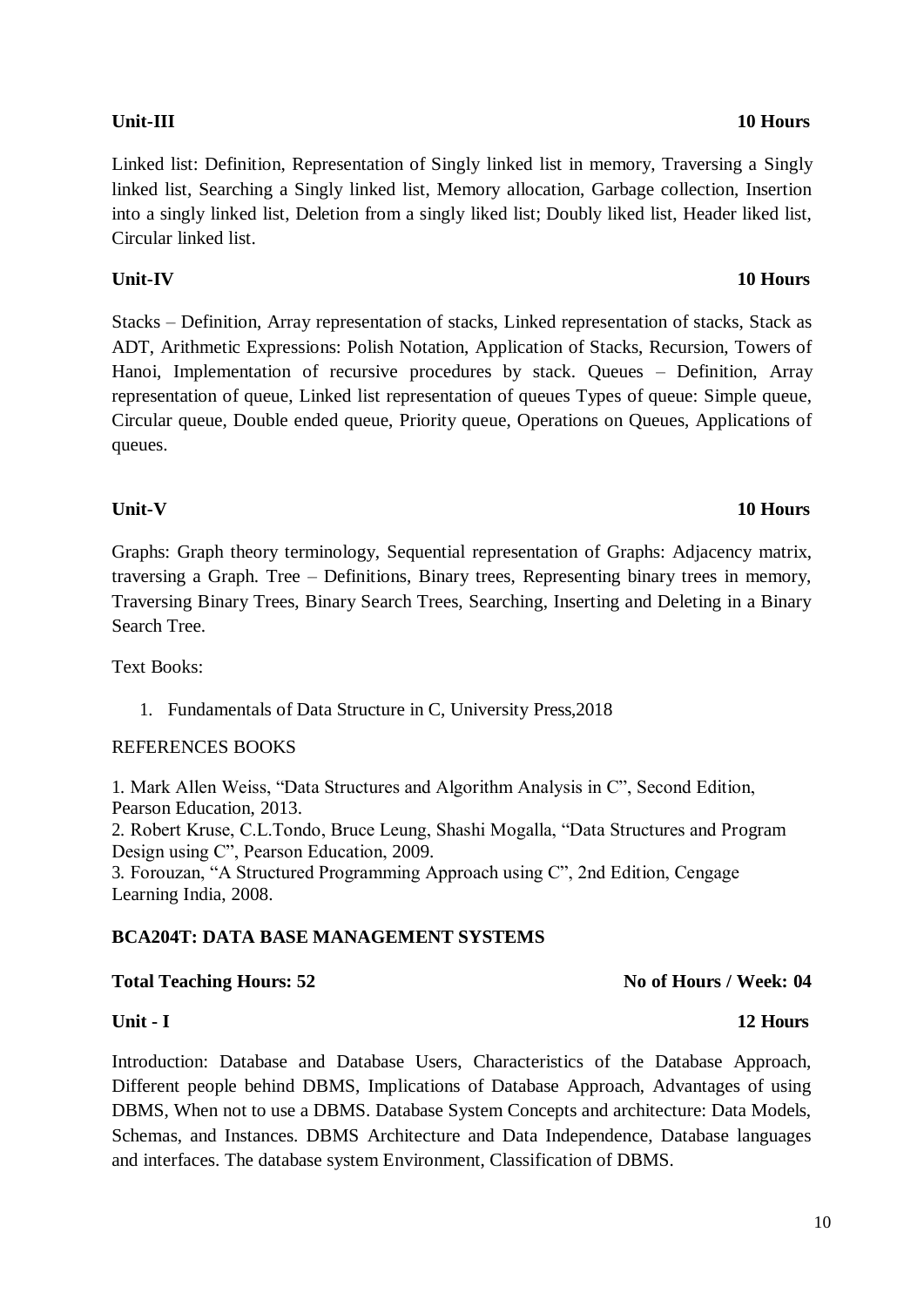Data Modeling Using the Entity-Relationship Model: High level conceptual Data Models for Database Design with and example., Entity types, Entity sets, attributes, and Keys, ER Model Concepts, Notation for ER Diagrams, Proper naming of Schema Constructs, Relationship types of degree higher than two. Record Storage and Primary File Organization: Secondary Storage Devices. Buffering of Blocks. Placing file Records on Disk. Operations on Files, File of unordered Records (Heap files), Files of Ordered Records (Sorted files), Hashing Techniques, and Other Primary file Organization.

### **Unit - III 10 Hours**

Functional Dependencies and Normalization for Relational Database: Informal Design Guidelines for Relational schemas, Functional Dependencies, Normal Forms Based on Primary Keys., General Definitions of Second and Third Normal Forms Based on Primary Keys., General Definitions of Second and Third Normal Forms, Boyce-Codd Normal Form. Relational Data Model and Relational Algebra: Relational Model Concepts., relational Model Constraints and relational Database Schema, defining Relations, Update Operations on Relations., Basic Relational Algebra Operations, Additional Relational Operations., Examples of queries in the Relational Algebra., Relational Database design Using ER-to-Relational Mapping.

## **Unit – IV 10 Hours**

Relational Database Language: Data definition in SQL, Queries in SQL, Insert, Delete and Update Statements in SQL, Views in SQL, Specifying General Constraints as Assertions, specifying indexes, Embedded SQL. PL /SQL: Introduction.

# **Unit - V 10 Hours**

Transaction Processing Concepts: Introduction, Transaction and System Concepts, Desirable properties of transaction, Schedules and Recoverability, Serializability of Schedules, Transaction Support in SQL, Locking Techniques for Concurrency Control, Concurrency Control based on time stamp ordering.

## Text book:

1. Remez Elmasri and Shamkant B. Navathe, "Fundamentals of Database Systems", 5th Edition, Pearson Education, 2007.

# References:

1. Abrahamsi. Silberschatz, Henry. F. Korth, S. Sudarshan, "Database System Concepts" 6th Edition, McGraw Hill, 2012.

2. C.J.Date, "Introduction to database systems", Eight Edition, Addison Wesley, 2003.

# **Unit - II 10 Hours**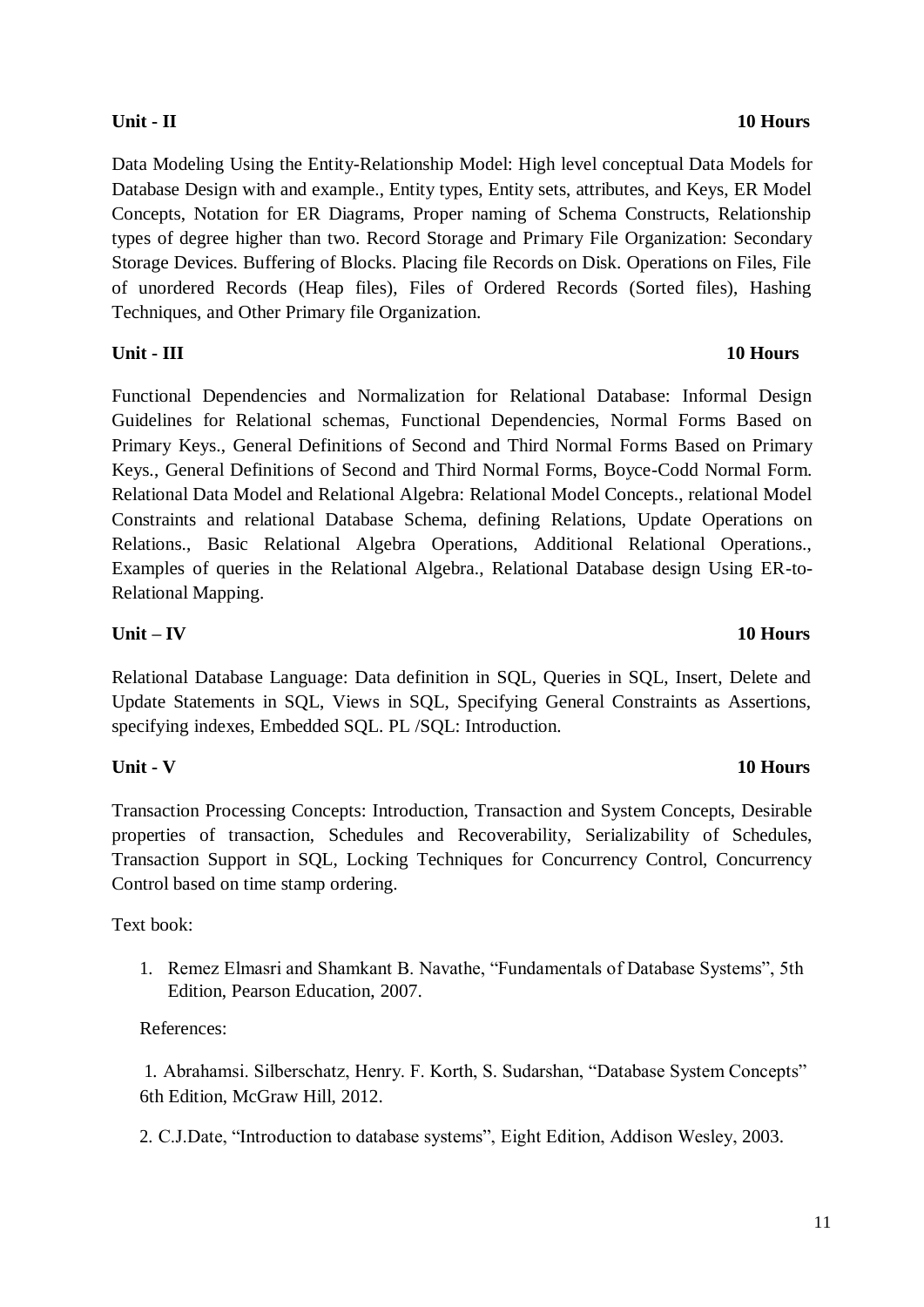# **BCA205: NUMERICAL AND STATISCAL METHODS**

**Total Teaching Hours: 65 No of Hours / Week : 05 No of Hours / Week : 05** 

### **Unit - I 13 Hours**

Floating-point representation and errors-Normalized floating-point forms, Errors in representing numbers, Floating point machine number and machine epsilon, Loss of significance and its avoidance. Roots of equations-locating roots of  $f(x)=0$  Bisection method, Newton's method, Secant method.

## **Unit - II 13 Hours**

Interpolation and numerical differentiation-polynomial interpolation, Lagrange and Newton form of interpolating Polynomial, Divided difference and recursive property, Inverse interpolation, First and Second derivative formulae via interpolation Polynomials. Numerical integration-Trapezoidal, Simpson's and adaptive Simpson rules.

System of linear equations-Gaussian elimination and back substitution-partial and complete pivoting, Doolittle, Cholesky and Crout LU decomposition methods, Jacobi and Gauss – Seidel iterative methods. Power (and inverse power) method of obtaining largest (smallest) eigenvalue and corresponding eigenvector. Ordinary differential equations-initial value problem, Picard's, Taylor series, Runge-Kutta first, second and fourth order methods.

**Unit - III 13 Hours**

### **Unit – IV 13 Hours**

Basics concepts and definition of statistics. Mean, Standard deviation, coefficient of Variation, skewness & kurtosis, Carl Pearson Correlation, Rank correlation and illustrated examples. Probability: Basic concept and definition of probability, probability axioms, Laws of Probability, Conditional probability, Bayes theorem , Problems and application.

Random variable and Expectation: Discrete and continuous random variables, expectation of random variables, theorems on expectation, illustrative examples. Probability Distribution: Probability function, Probability mass/density function, Discrete Distribution – Bernoulli, Binomial Distribution, Continuous distribution – Normal Distribution, applications and problems.

### **BCA203P: DATA STRUCTURES USING C LAB**

### PART - A

1. Write a menu driven C program to perform the following string operations without using string functions: (i) String Length (ii) String Concatenation (ii) String Reverse

2. Write a C program to search for an element in an array using Binary search

### **Unit - V 13 Hours**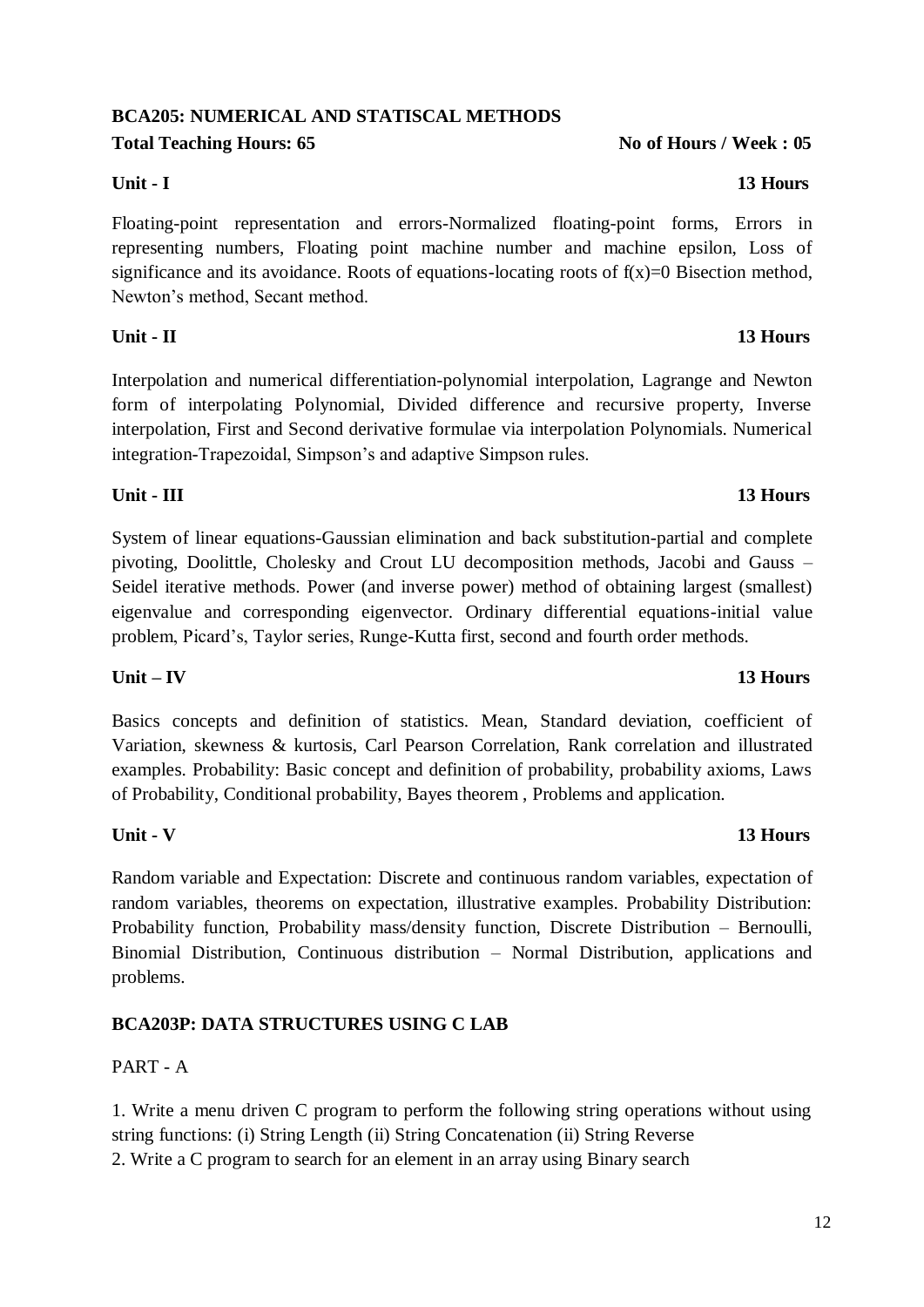3. Write a C program to sort a list of N elements using Merge sort technique.

4. Write a C program to sort a list of N elements of integer type using Quick Sort technique.

5. Write a C program to convert and print a given valid fully parenthesized infix arithmetic expression to postfix expression.

6. Write a C program to find the Binomial Coefficient using recursion.

7. Write a C program to simulate the working of Towers of Hanoi problem for N disks, print the moves taken by the problem using recursion.

8. Write a C program to demonstrate the working of a stack using an array. The elements of the stack may be integers. Operations to be supported are 1.PUSH, 2.POP 3.DISPLAY. The program should print appropriate messages for STACK overflow, Underflow. Use separate functions to detect these cases.

9. Write a C program to implement the operations of a Queue using linked list.

10. Using dynamic variables and pointers, Write a C program to construct a doubly linked list consisting of the following information in each node. Roll No (Integer), Name (Character String) .The Operations to be supported are:

a. DLINSERT - Inserting a node in the front of the list and after a node.

b. DLDELETE - Deleting the node based on Roll no.

c. DLSEARCH - Searching a node based on Roll no.

d. DLDISPLAY - Displaying all the nodes in the list.

11. The preorder and inorder traversals of a binary search tree is given below:

Inorder: 5, 10, 15, 20, 30, 40

Preorder: 20, 10, 5, 15, 40, 30

Write a program that can generate the postorder traversal of the binary search tree.

12. Using dynamic memory allocation ,construct a Binary Search Tree of integers. Write C functions to do the following:

Given a KEY, Perform a search in Binary search tree. If it is found display Key found else insert the Key in the Binary search tree.

While constructing the Binary search tree do not add any duplicate.

## **PART – B**

During practical examination the External and Internal examiners may prepare exam question paper related to theory syllabus apart from Part-A. (A minimum of 10 Programs has to be prepared).

Note:

a) The candidate has to write two the programs One from Part-A and other from Part-B and execute one program as of External examiner choice.

b) A minimum of 10 Programs has to be done in Part-B and has to be maintained in the Practical Record.

c) Scheme of Evaluation is as follows:

Writing two programs - 10 Marks Execution of one program - 10 Marks Formatting the Output - 05 Marks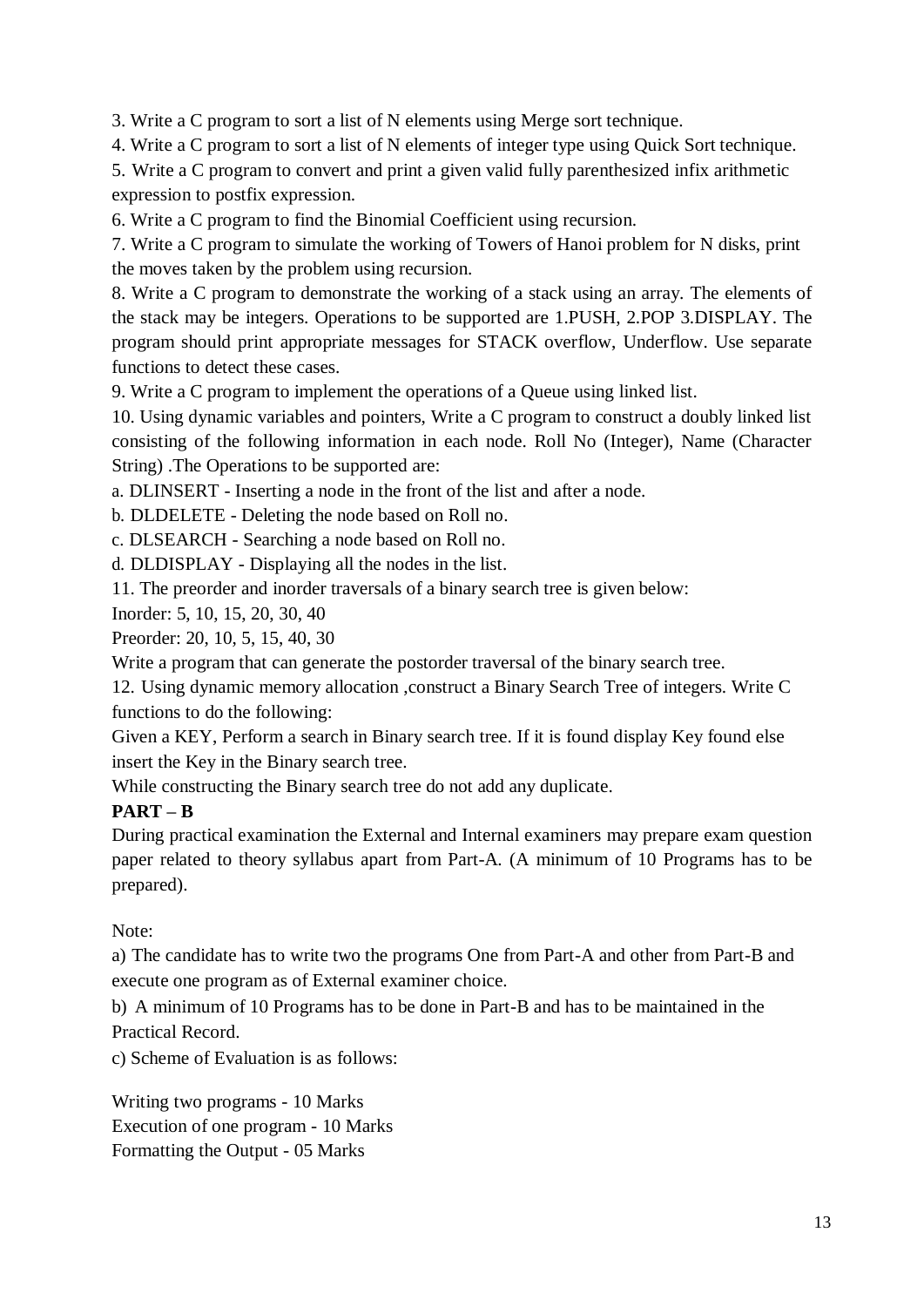Viva - 05 Marks Record - 05 Marks **Total - 35 Marks**

### **BCA204P: DATABASE MANAGEMENT SYSTEM LAB**

 $PART - A$ 

1.The EMP detail databases has a table with the following attributes. The primary keys are underlined.

EMP (EmpNo: int, name: string, dob: date, PhNo: int)

a) Create the above table.

b) Remove the existing attributes from the table.

c) Change the date type of regno from integer to string.

d) Add a new attribute Date of Joining(DOJ) to the existing table.

e) Enter five tuples into the table.

f) Display all the tuples in student table.

2. CONSIDER THE FOLLOWING RELATIONS:

Student (snum: integer, sname: string, major: string, level: string, age: integer)

Class (name: string, meets at: string, room: string, fid: integer)

Enrolled (snum: integer, cname: string)

Faculty (fid: integer, fname: string, deptid: integer)

a) Create the above table.

b) Find the names of all Juniors (level  $=$  JR) who are enrolled in a class taught by Prof. Harshith

c) Find the names of all classes that either meet in room R128 or have five or more Students enrolled.

d) Find the names of all students who are enrolled in two classes that meet at the same time.

e) Find the names of faculty members who teach in every room in which some class is taught.

f) Find the names of faculty members for whom the combined enrolment of the courses that they teach is less than five.

3. A LIBRARY database has a table with the following attributes.

LIBRARY (bookid:int, title: string, author: string, publication: string, yearpub:int, price: real)

a) Create the above table.

b) Enter the five tuples into the table

c) Display all the tuples in student table.

d) Display the different publishers from the list.

e) Arrange the tuples in the alphabetical order of the book titles.

f) List the details of all the books whose price ranges between Rs. 100 and Rs. 300

4.Employee database has a table with the following attributes.

employee (emp\_id: integer, emp\_name: string, gender: character)

department (dept id: integer, dept name: string)

pay details (emp\_id: integer, dept\_id: integer, salary: integer)

a) Create the above tables by properly specifying the primary keys and the foreign keys

b) Enter at least 5 tuples for each relation.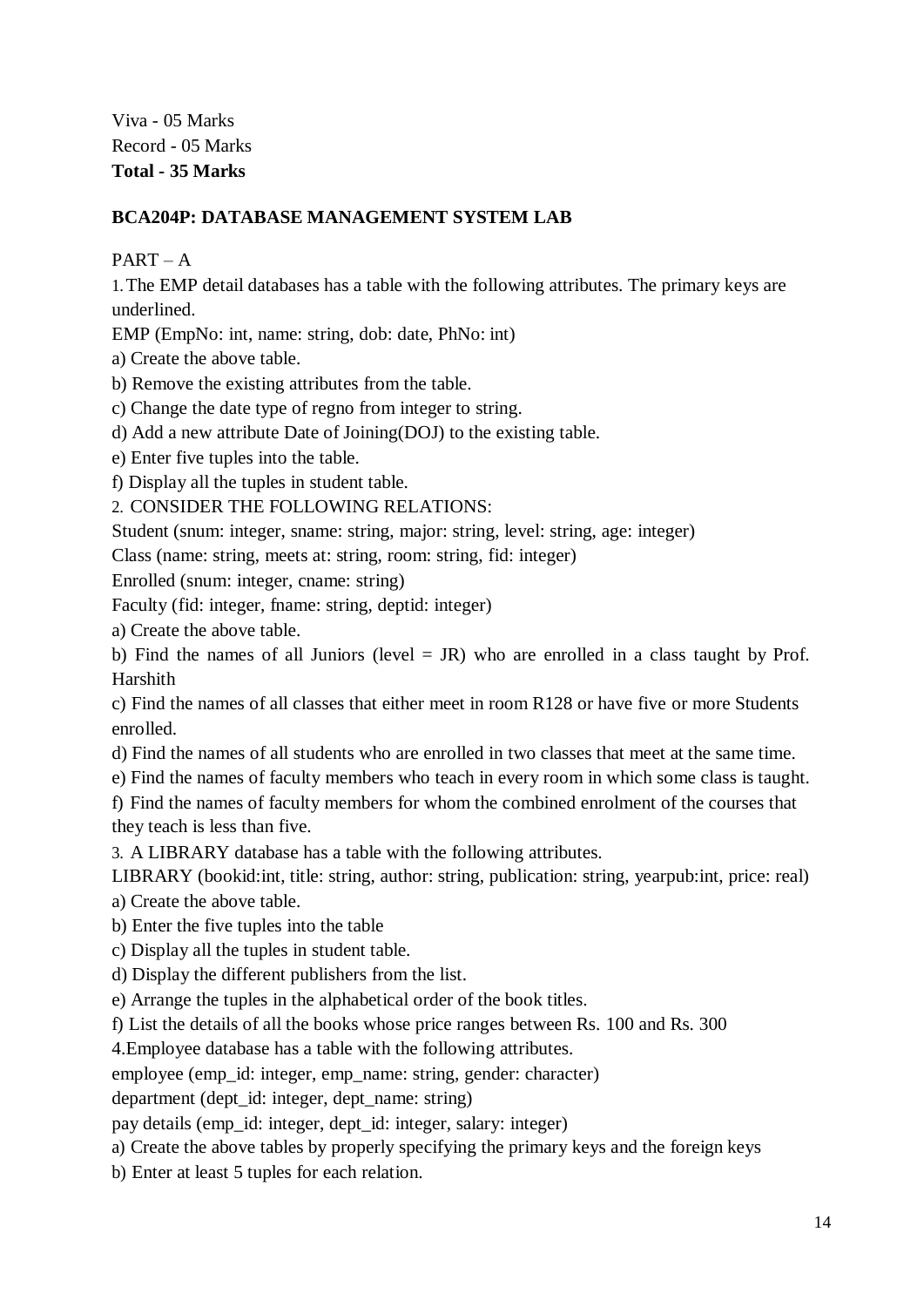c) List all the employee name, department name and salary

d) Give a count of how many employees are working in each department

e) List all female employees in alphabetic order.

5. The SALARY database of an organization has a table with the following attributes.

EMPSALARY (empcod:int, emp\_name: string, dob: date, department: string, salary: real)

a) Create the above table.

b) Enter the five tuples into the table

c) Display all the number of employees working in each department.

d) Find the sum of the salaries of all employees.

e) Find the sum and average of the salaries of employees of a particular department.

f) Find the least and highest salaries that an employee draws.

6. Consider the insurance database given below. The primary keys are underlined, and the data types are specified.

PERSON (driver-id-no: string, name: string, address: string)

CAR (regno: string, model: string, year: int)

ACCIDENT (report-no: int, date: date, location: String)

OWNS (driver-id-no: string, regno: string)

PARTICIPATED (driver-id-no: string, regno: string, report-no: int, damage-amount: int)

a) Create the above tables by properly specifying the primary keys and the foreign keys

b) Enter at least five tuples for each relation.

c) Demonstrate how you:

i. Update the damage amount for the car with some specific regno in the accident with report no 12 to 25000.

ii. Add a new accident to the database.

d) Find total number of people who owned cars that were involved in accidents in 2002

e) Find the number of accidents in which cars belonging to a specific model were involved

7. Consider the following database of student's enrollment in courses and books adopted for each course.

STUDENT (regno: string, name: string, major: strong, bdate: date)

COURSE (course-no: int cname: string, dept: string)

ENROLL (reg-no: string, course-no: int, sem: int, marks: int)

BOOK-ADOPTION (course-no: int, sem: int, book-isbn: int)

TEXT (book-isbn: int, book-title: string, publisher: string, author: string)

a) Create the above tables by properly specifying the primary keys and the foreign keys

b) Enter at least five tuples for each relation.

c) Demonstrate how you add a new text book to the database and make this book be adopted by some department.

d) Produce a list of text books (include Course-no, book-isbn, book-title) in the alphabetical order for courses offered by the 'Compute Science' department that use more than two books.

e) List any department that has all its adopted books published by a specific publisher.

8. The following tables are maintained by a book dealer

AUTHOR (author-id: int, name: string, city: string, country: string)

PUBLISHER (publisher-id: int name: string, city: string, country: string)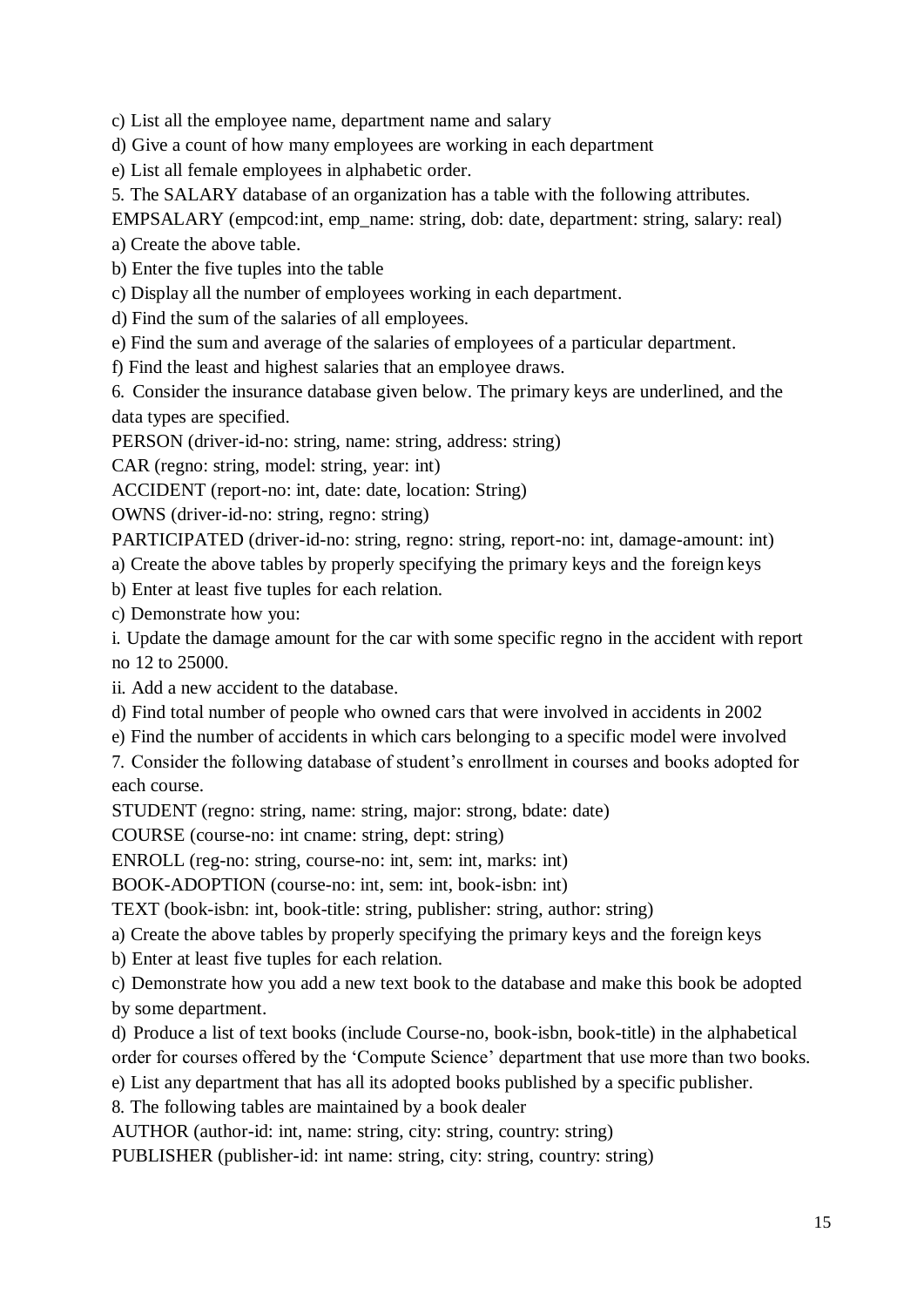CATLOG (book-id: int, title: string, author-id: int, publisher-id: int, category: int, year: int, price: int)

CATEGORY (category-id: int, description: string) ORDER-DETAILS (order-no: int, bookid: int, quantity: int)

a) Create above tables by properly specifying the primary keys and the foreign keys.

b) Enter at least five tuples for each relation.

c) Give the details of the authors who have 2 or more books in the catalog and the price of the books is greater than the average price of the books in the catalog and the year of publication is after 2010.

d) Find the author of the book which has maximum sales.

e) Demonstrate how to increase price of books published by specific publisher by 10%

9. Consider the following database for BANK.

BRANCH (branch-name: string, branch-city: string, assets: real)

ACCOUNT (accno: int, branch-name: string, balance: real)

DEPOSITOR (customer-name: string, accno: int)

CUSTOMER (customer-name: string, customer-street: string, customer-city: string)

LOAN (loan-no: int, branch-name: string, amount: real)

BORROWER (customer-name: string, loan-no: int)

a) Create the above tables by properly specifying the primary keys and foreign keys.

b) Enter at least five tuples for each relation.

c) Find all the customers who have at least two accounts at the main branch.

d) Find all customer who have an account at all the branches located in a specific city.

e) Demonstrate how t0 delete all account tuples at every branch located in specific city.

10. Consider the following database for ORDER PROCEESING.

CUSTOMER (cust\_no: int, cname: string, city: string)

ORDER (order\_no: int, odate: date, ord\_amt: real)

ORDER\_ITEM (order\_no: int, itemno:int, qty: int)

ITEM (itemno: int, unitprice: real)

SHIPMENT (orderno: int, warehouseno: int, ship-date: date)

WAREHOUSE (warehouseno: int, city: string)

a) Create the above tables by properly specifying the primary keys and the foreign keys

b) Enter at least five tuples for each relation.

c) List the order number and ship date for all orders shipped from particular warehouse.

d) Produce a listing: customer name, no of orders, average order amount

e) List the orders that were not shipped within 30 days of ordering

11. THE FOLLOWING RELATIONS KEEP TRACK OF AIRLINE FLIGHT INFORMATION:

Flights (no: integer, from: string, to: string, distance: integer, departs: time, arrives: time, price: real)

Aircraft (aid: integer, aname: string, cruisingrange: integer)

Certified (eid: integer, aid: integer)

Employees (eid: integer, ename: string, salary: integer)

a) Find the names of aircraft such that all pilots certified to operate them have salaries more than Rs.80, 000.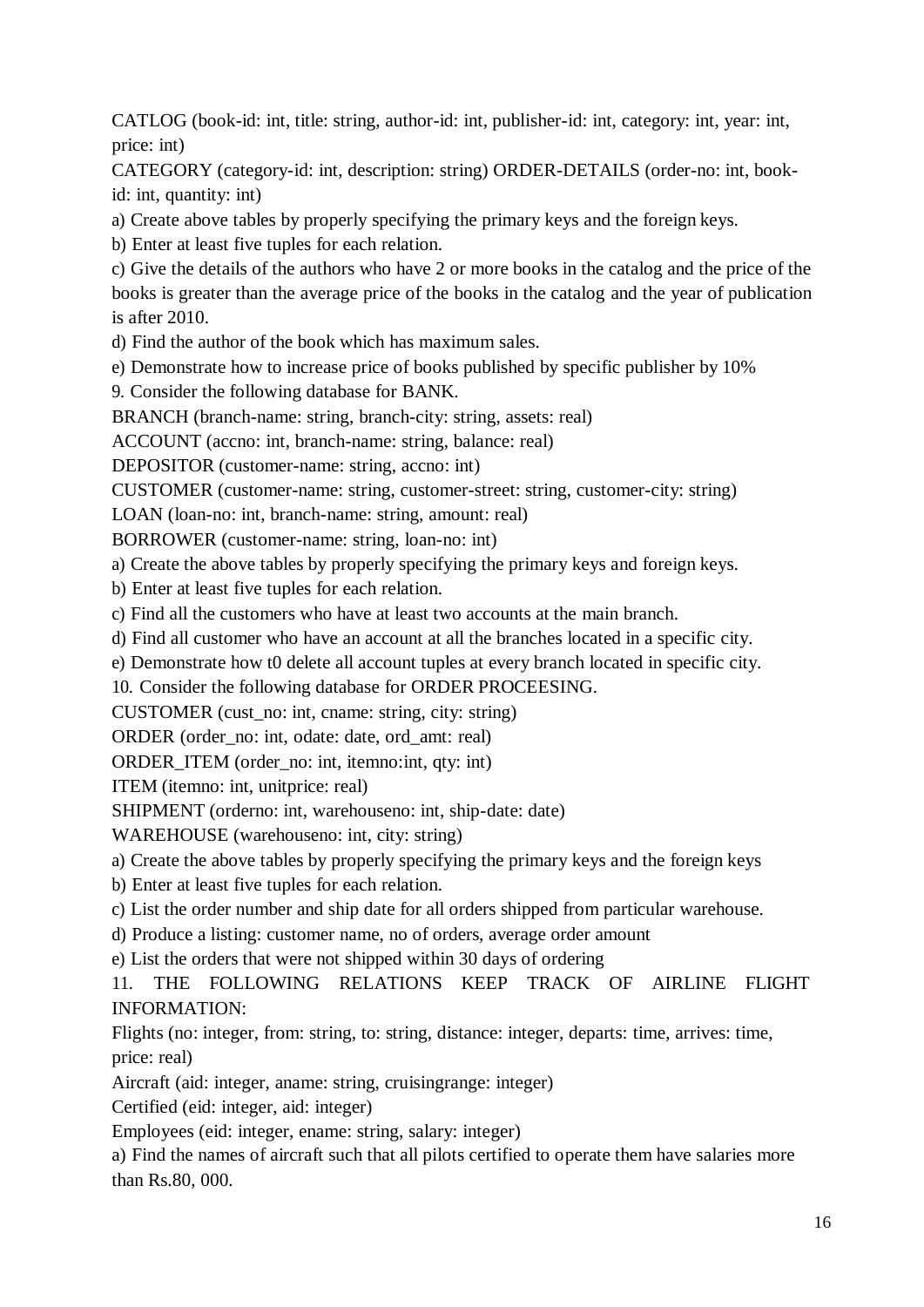b) For each pilot who is certified for more than three aircrafts, find the eid and the maximum cruisingrange of the aircraft for which she or he is certified.

c) Find the names of pilots whose salary is less than the price of the cheapest route from Bengaluru to Frankfurt.

d) For all aircraft with cruisingrange over 1000 Kms, Find the name of the aircraft and the average salary of all pilots certified for this aircraft.

e) Find the names of pilots certified for some Boeing aircraft. vi. Find the aids of all aircraft that can be used on routes from Bengaluru to New Delhi.

12. INVENTORY DATABASE An inventory database has the following tables

ITEM (ItemCode: number, ItemName: text, Price: number (10,2))

PURCHASE (ItemCode: number, Quantity: number)

a. Create above table with above attributes.

b. Enter  $5 - 7$  tuples into the tables.

c. List the items purchased

d. Display the total items purchased (listing must have the columns: ItemCode ItemName Total Quantity)

e. List the items which are not purchased by anyone.

# **PART – B**

During practical examination the External and Internal examiners may prepare exam question paper related to theory syllabus apart from Part-A. (A minimum of 8 Programs has to be prepared).

Note:

a) The candidate has to write two the programs One from Part-A and other from Part-B and execute one program as of External examiner choice.

b) A minimum of 8 Programs has to be done in Part-B and has to be maintained in the Practical Record.

c) Scheme of Evaluation is as follows:

Writing two programs - 10 Marks Execution of one program - 10 Marks Formatting the Output - 05 Marks Viva - 05 Marks Record - 05 Marks **Total - 35 Marks**

## **BCA301T: INDIAN LANGUAGE**

Syllabus as per the one prescribed for science courses of Bangalore University.

### **BCA302T: ENGLISH**

Syllabus as per the one prescribed for science courses of Bangalore University.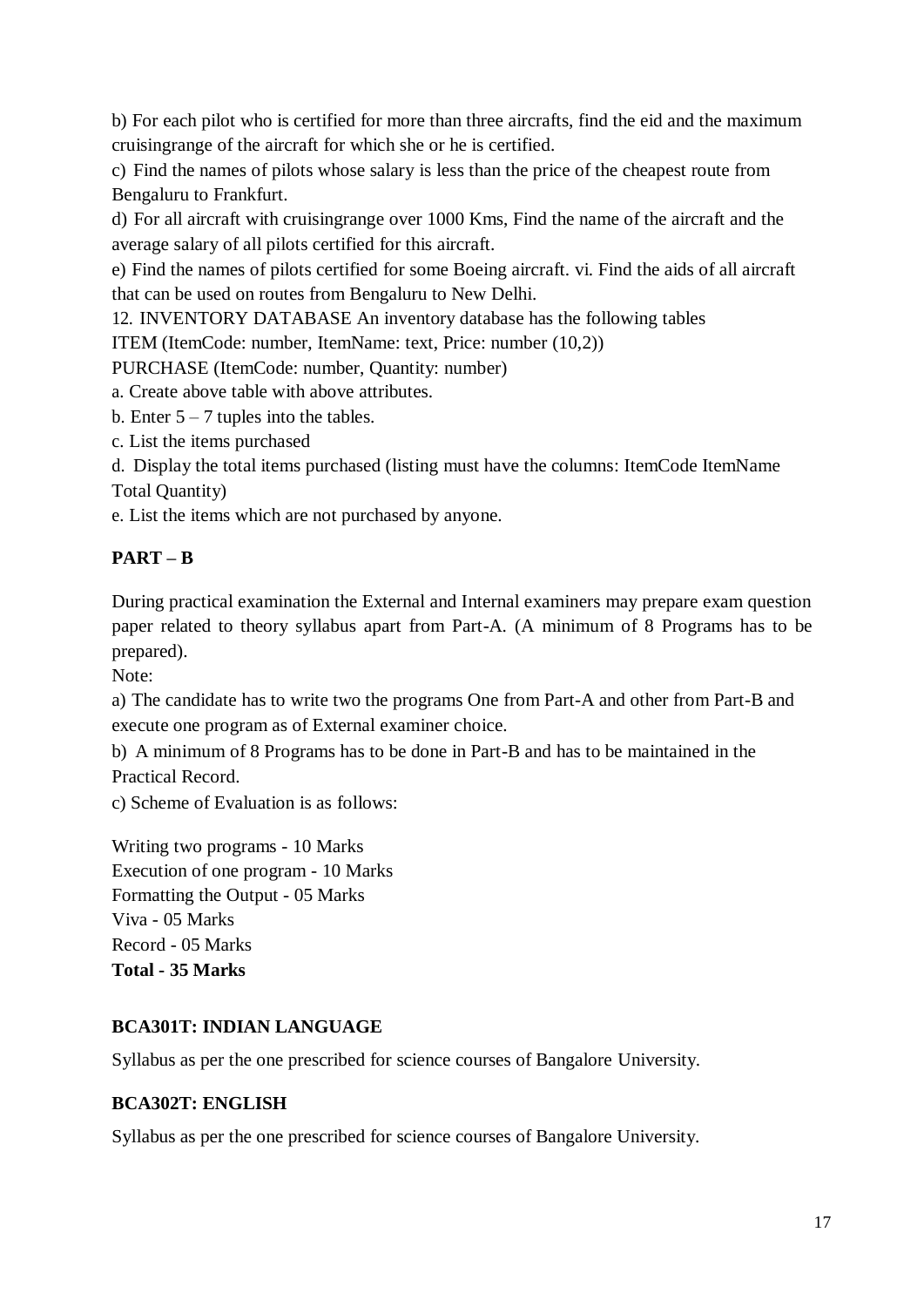18

## **BCA303T: OBJECT ORIENTED PROGRAMMING USING C++**

## Total Teaching Hours: 52 **No of Hours / Week: 04 No of Hours / Week: 04**

Introduction :Procedure Languages, definition of OOP, Basic concept of OOP, Object Class, Data Abstraction, Data Encapsulation, Data Hiding member functions , Reusability, Inheritance, Creating new Data Types, Polymorphism, Overloading , Dynamic binding and Message passing. C++ Features: The iostream class, C++ Comments, C++ Keywords, Variable declaration, The Const Qualifier. The Endl, Set Waste precision, Manipulators, The scope resolution operator, The new & delete Operations. Functions: Simple Functions, Function declaration, calling the function, function definition, Passing argument to, returning value from function, passing constants, Variables, pass by value , passing structure variables, pass by reference, Default arguments, return statements, return by reference, overloaded functions; Different number of arguments, Different Kinds of argument, inline function.

### **Unit-II 12 Hours**

Objects & Classes: Classes & Objects, Class Declaration, Class member; Data Constructions, Destructors, Member functions, Class member visibility, private, public and protected. The scope of the class objects constructions, Default Constructor. Constructor with argument, constructor with default arguments, Dynamic constructor, copy constructor, Overloaded constructor, Objects as arguments returning objects from functions, class conversion, manipulation private Data members, Destructors classes, object & memory, arrays as class member data: Array of objects, string as class member.

## **Unit-III 12 Hours**

Operator Overloading : Overloading unary operator: Operator Keyword, Operator arguments, Operator return value, Nameless temporary objects, limitations of increment operator, overloading binary operator, arithmetic operators, comparison operator, arithmetic assignment operator, data conversion; conversion between objects of different classes. Inheritance : Derived Class & Base Class: Specifying the Derived class accessing Base class members, the protected access specifier, Derived class constructor, Overriding member functions, public and private inheritance; Access Combinations, Classes & Structures, Access Specifiers, Level of inheritance; Multilevel inheritance, Hybrid inheritance, Multiple inheritance; member functions in multiple inheritance , constructors in multiple inheritance, Containership; Classes, within classes, Inheritance & Program development.

Virtual functions: Normal member function accessed with pointers, Virtual member functions accessed with pointers, Dynamic binding, pure virtual functions, Friend function; Friends for functional notation, friend classes, the pointer; Accessing Member Data with this, using this for returning values. Templates & Exception Handling: Introduction, Templates, Class Templates, function templates, Member function templates, Template arguments, Exception Handling.

### **Unit-I 12 Hours**

## **Unit-IV 12 Hours**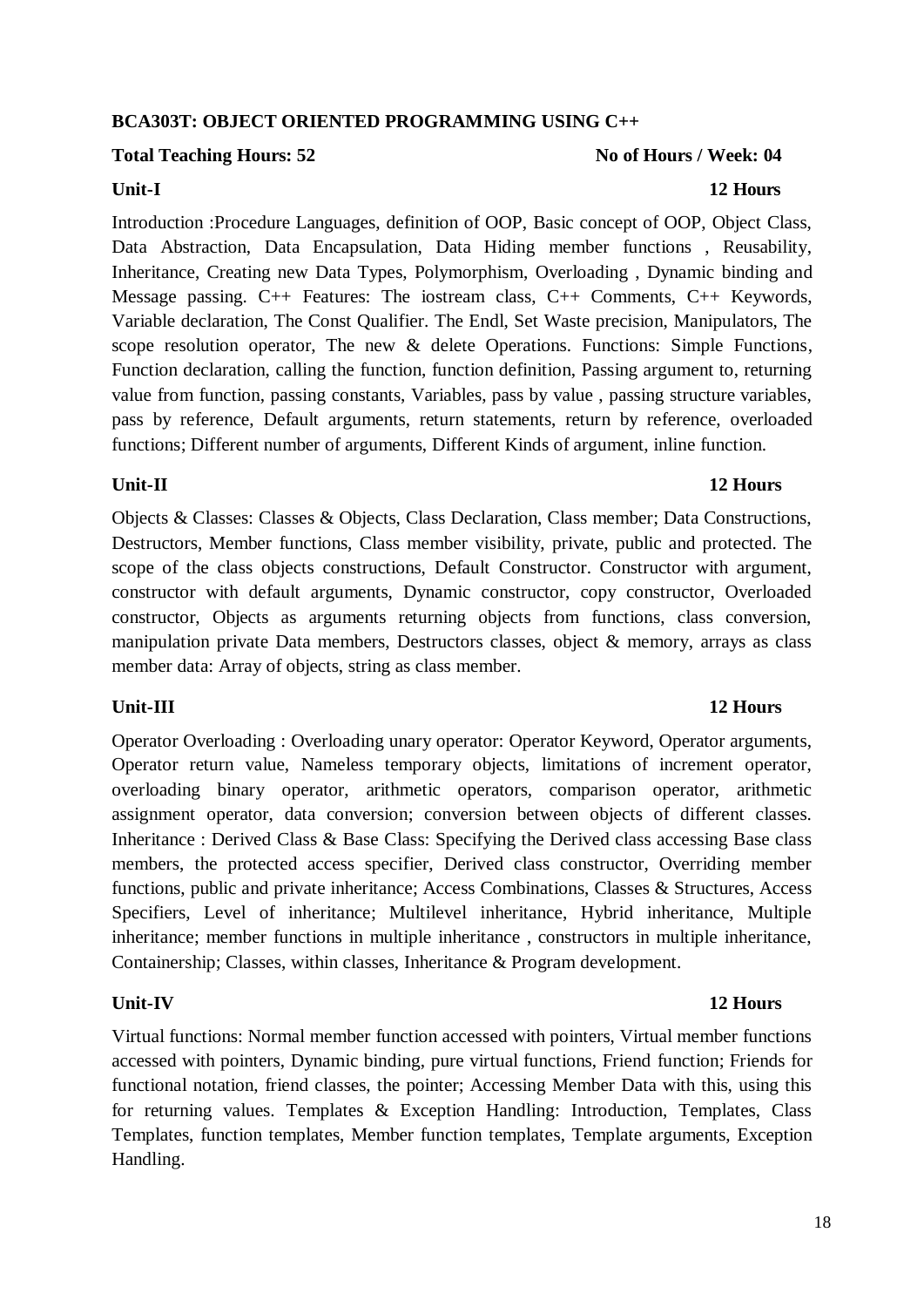### **Unit-V 12 Hours**

Streams: The Stream class Hierarchy, Stream classes Header file, string I/O: Writing strings, reading strings, character I/O, Detecting End – of – file. Object I/O; writing an object to disk, reading an object from disk, I/O with multiple objects; the fstream class, The open function, File Pointers; Specifying the position, Specifying the offset. The tellg Function, Disk I/O with Memory Functions; Closing Files, Error Handling, Command Line Arguments.

Text books:

1. Lafore Robert, "Object Oriented Programming in Turbo C++", Galgotia Publications, 2012.

Reference:

1. Lippman, "C++ Primer", 3rd Edition, Pearson Education, 2010.

2. E. Balaguruswamy: Object Oriented Programming with C++, Tata McGraw Hill Publications, 2011.

3. Farrell, "Object Oriented Programming Using C++", 1st Edition 2008, Cengage Learning India

### **BCA304T: ACCOUNTING AND FINANCIAL MANAGEMENT**

### Total Teaching Hours: 52 **No of Hours / Week : 04 No of Hours / Week : 04**

### **Unit - I 12 Hours**

Introduction: History and Development of Accounting –Meaning Objectives and functions of Accounting-Book–keeping V/s Accounting –Users of accounting data – systems of bookkeeping and accounting – branches of accounting –advantages and limitations of accounting. Accounting Concepts and conventions: Meaning need and classification, Accounting standards –meaning, need and classification of Indian accounting standards. Accounting principles V/s Accounting standards.

### **Unit - II 10 Hours**

Financial Accounting Process: Classification of accounting transaction and accounts, rules of debit and credit as per Double Entry System. Journalisation and Ledger position Preparation of different subsidiary books: Purchase Day Book Sales Day Book, Purchase Returns Day Books, Sales Returns Day Book, Cash Book. Bank Reconciliation Statement: Meaning, Need, Definition, preparation of BRS.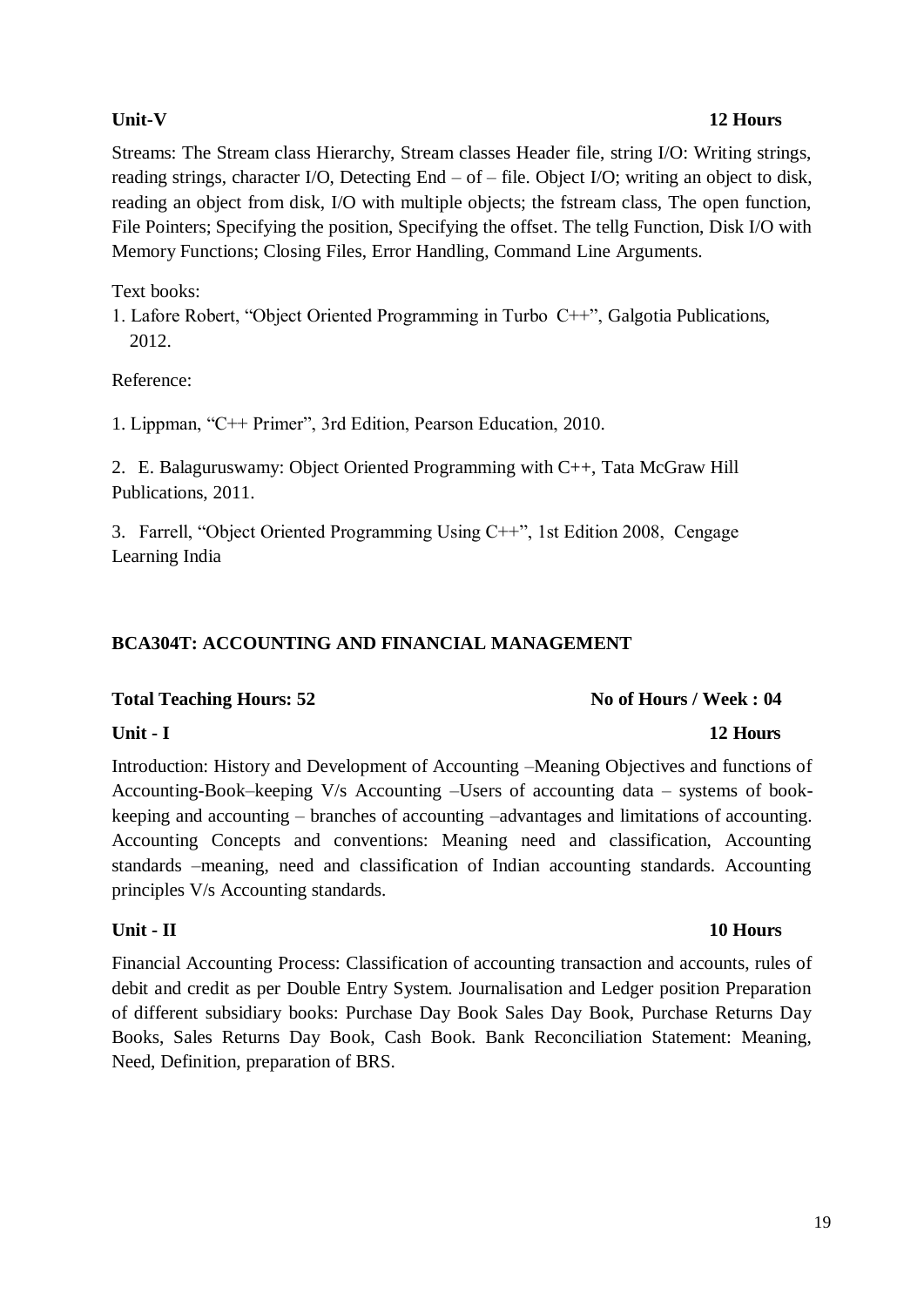# **Unit - III 10 Hours**

Accounting for bill of exchange: Meaning, Need, Definition, Partice to Bill of Exchange, Types of Bills. Accounts Procedure: Honour of the Bill, Dishonour of the Bill, Endorsement, Discounting, Renewal, Bills for collection, Retirement of the Bill, Accommodation Bills, Bill

Receivable Book and Payable Book. Preparation of Trial Balance: Rectification of errors and journal Proper.

# **Unit – IV 10 Hours**

Preparation of Final accounts: Meaning, need and classification, Preparation of Manufacturing, Trading, Profit and loss account and Balance-Sheet of sale –traders and partnership firms.

# **Unit - V 10 Hours**

Accounting Package like Tally

Text Book

1. S.Ramesh, B.S.Chandrashekar, a Text Book of Accountancy.

References

1. V.A.Patil and J.S.Korihalli, Book–Keeping and Accounting, (R. Chand and Co. Delhi).

2. R.S.Singhal, Principles of Accountancy, Nageen Prakash pvt.Ltd, Meerut.

3. B.S.Raman, Accountancy, (United Publishers, Mangalore)

# **BCA305T: OPERATING SYSTEMS**

# **Total Teaching Hours: 65 No of Hours / Week : 05**

Scheduling, Algorithm evolution.

**Unit - I 13 Hours** Introduction: Batch Systems, Concepts of Multiprogramming and Time Sharing, Parallel, Distributed and real time Systems, Operating System Structures, Components & Services, System calls, System programs, Virtual machines. Process Management: Process Concept, Process Scheduling, Co – Operating process, Threads, Inter process communication, CPU Scheduling Criteria, Scheduling algorithm, Multiple Processor Scheduling, Real time

# **Unit - II 13 Hours**

Process Synchronization and deadlocks: The Critical Section Problem, Synchronization hardware, Semaphores, Classical problems of synchronization, Critical regions, monitors, Dead locks – system model, Characterization, Dead lock prevention, avoidance and detection, Recovery from dead lock, Combined approach to deadlock handling.

# **Unit - III 13 Hours**

Memory Management: Logical and Physical address space, Swapping, Contiguous allocation, Paging, Segmentation, Segmentation with paging in Mastics and Intel 386, Virtual memory-Demand paging and it's performance, Page replacement algorithms, Allocation of frames, thrashing, page size and other considerations. Demand Segmentation.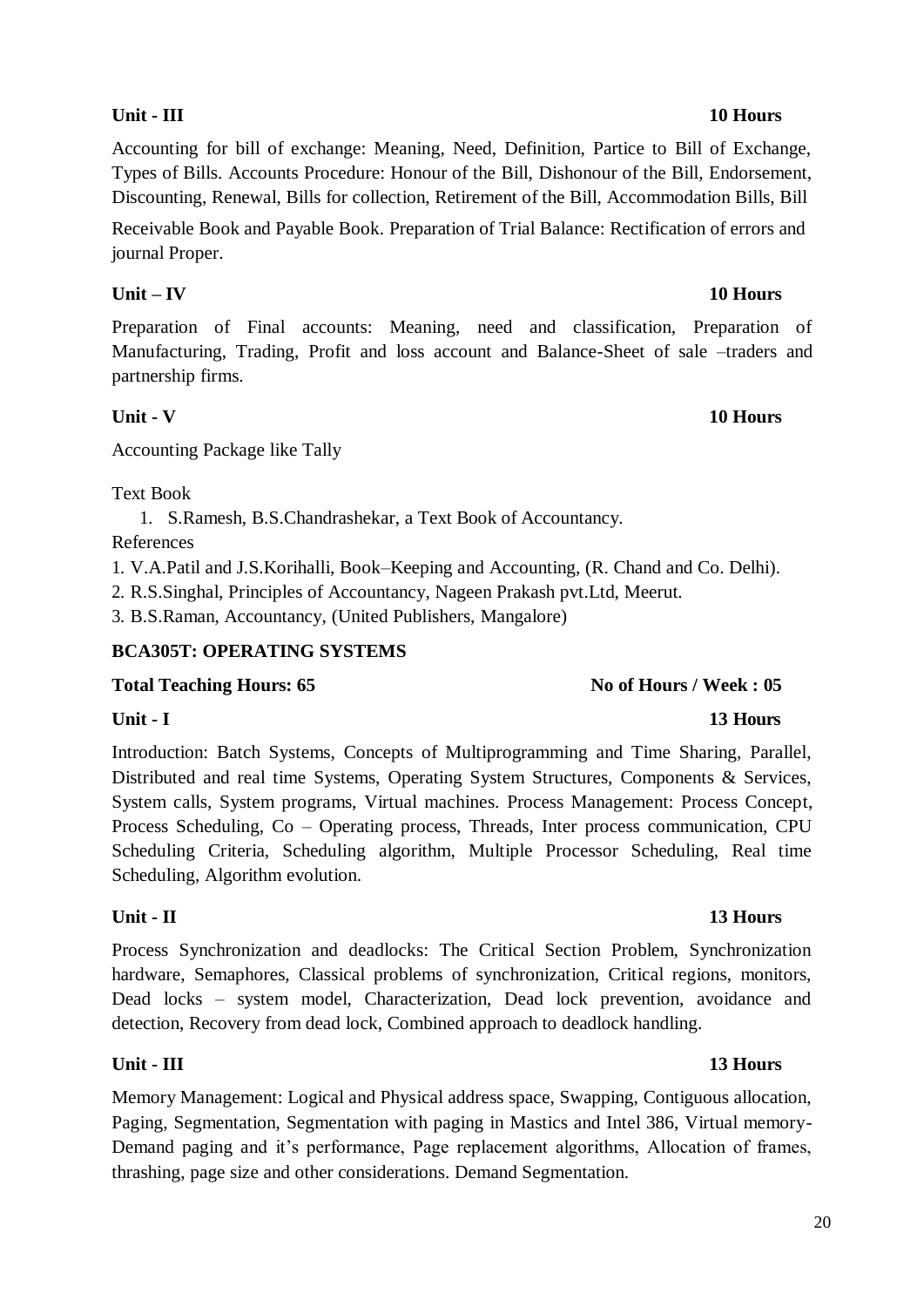### **Unit – IV 13 Hours**

File management (Systems, Secondary Storage Structure): File Concepts, Access methods, Directory Structure, Protection and consistency, File system structure, Allocation methods,

Free space management, Directory Implementation, Efficiency and Performance, Recovery. Disk Management (Structure, Disk Scheduling Methods): Disk Structure & Scheduling methods, Disk management, Swap – Space management.

### **Unit - V 13 Hours**

Protection and Security: Goals of protection, Domain Protection, Access matrix, Security Problem, Authentication, One time password, program threats, System threads.

Case Study of Windows and Linux Operating System

## **BCA303P : C++ PROGRAMMING LAB**

### **PART - A**

1. Write a C++ Program to define a STUDENT class with USN, Name and Marks in 3 tests of subject. Declare an array of 1O STUDENT objects. Using appropriate functions, find the average of two better marks for each student. Print the USN, Name and average marks

2. Write a C++ Program to Deposit amount and withdraw options in bank transactions for saving and current account and display the total balance using friend functions.

3. Write a C++ Program to find the area of right angle, equilateral and scalene triangle using function overloading.

4. Write a C++ program to create a class called COMPLEX and implement the following overloading functions ADD that return a COMPLEX number.

i. ADD(a , s2) - where a is an integer (real part) and s2 is a complex number.

ii.  $ADD(s1, s2)$  - where s1 and s2 are complex numbers.

5. Write a  $C_{++}$  Program to compare two strings by overloading  $=$  = operator.

6. Write a C++ Program to perform addition of two matrices by overloading + operator.

7. Write a C++ Program to create a class called STUDENT with data members USN, Name and Age. Using inheritance, create the class MARKS containing data members for 3 subjects, percentage and create another class called SPORTS having data members name of the sport, achievements. Enter the data for at least 5 students. Display student details, percentage and sport details for all the students separately.

8. Write a C++ Program to sort elements using bubble sort technique applying function templates.

9. Write a C++ Program to perform stack operations for Integers, Decimal, Characters using class templates.

10. Write a C++ Program to calculate area and perimeter of rectangle using concept of inheritance.

11. Write a C++ Program to calculate area and volume of various figures using function overriding.

12. Write a C++ Program to perform open, read and write operations on a file. Copy the contents of one file to other without loosing the data in the destination file and count how many characters are there in the destination file.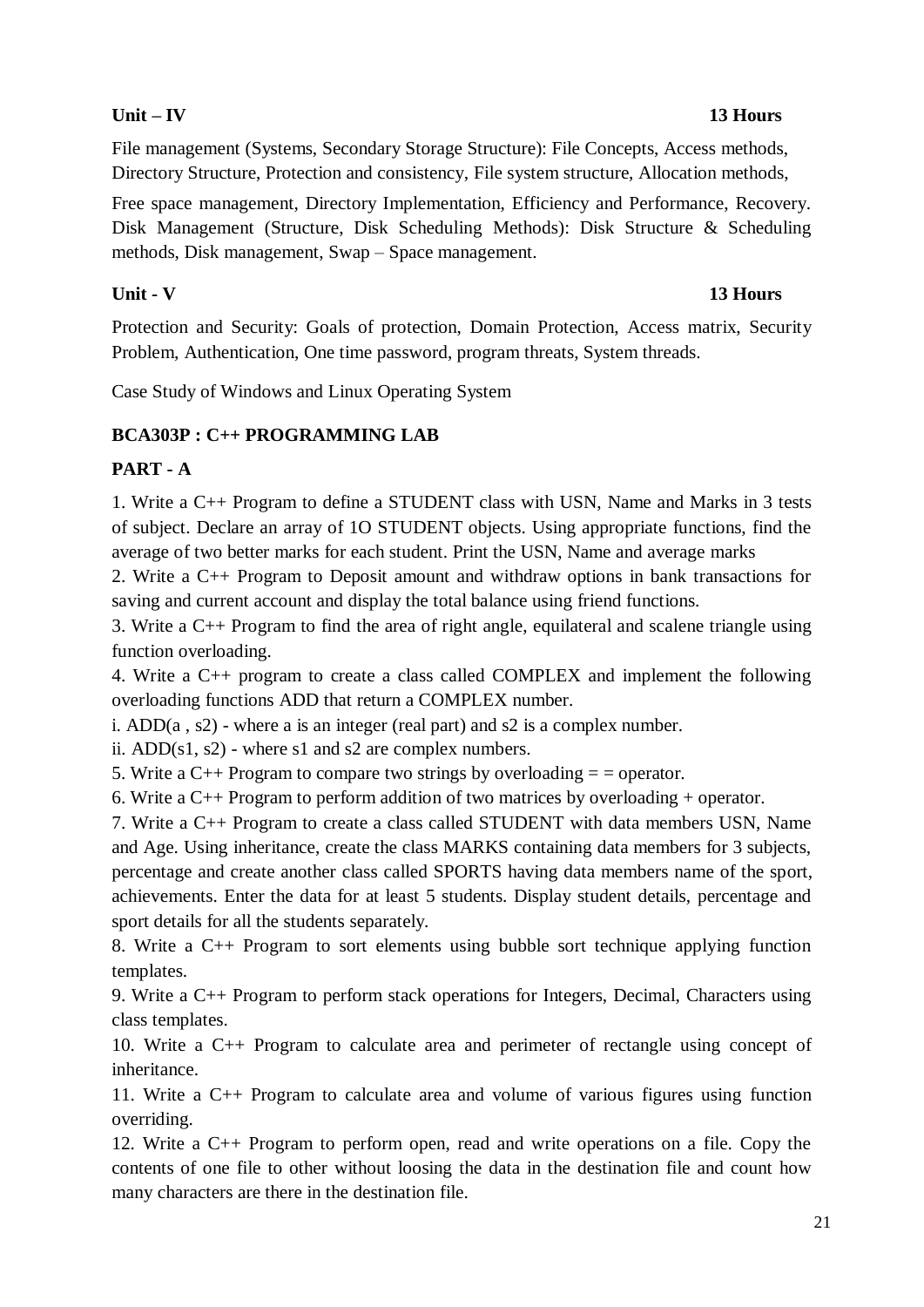# **PART – B**

During practical examination the External and Internal examiners may prepare exam question paper related to theory syllabus apart from Part-A. (A minimum of 8 Programs has to be prepared).

Note:

a) The candidate has to write two the programs One from Part-A and other from Part-B and execute one program as of External examiner choice.

b) A minimum of 10 Programs has to be done in Part-B and has to be maintained in the Practical Record.

c) Scheme of Evaluation is as follows:

Writing two programs - 10 Marks Execution of one program - 10 Marks Formatting the Output - 05 Marks Viva - 05 Marks Record - 05 Marks **Total - 35 Marks**

## **BCA304P: ACCOUNTING PACKAGE LAB**

**Tally Lab List**

Part A

10 Programs

## **PART – B**

During practical examination the External and Internal examiners may prepare exam question paper related to theory syllabus apart from Part-A. (A minimum of 8 Programs has to be prepared).

Note:

a) The candidate has to write two the programs One from Part-A and other from Part-B and execute one program as of External examiner choice.

b) A minimum of 10 Programs has to be done in Part-B and has to be maintained in the Practical Record.

c) Scheme of Evaluation is as follows:

Writing two programs - 10 Marks Execution of one program - 10 Marks Formatting the Output - 05 Marks Viva - 05 Marks Record - 05 Marks **Total - 35 Marks**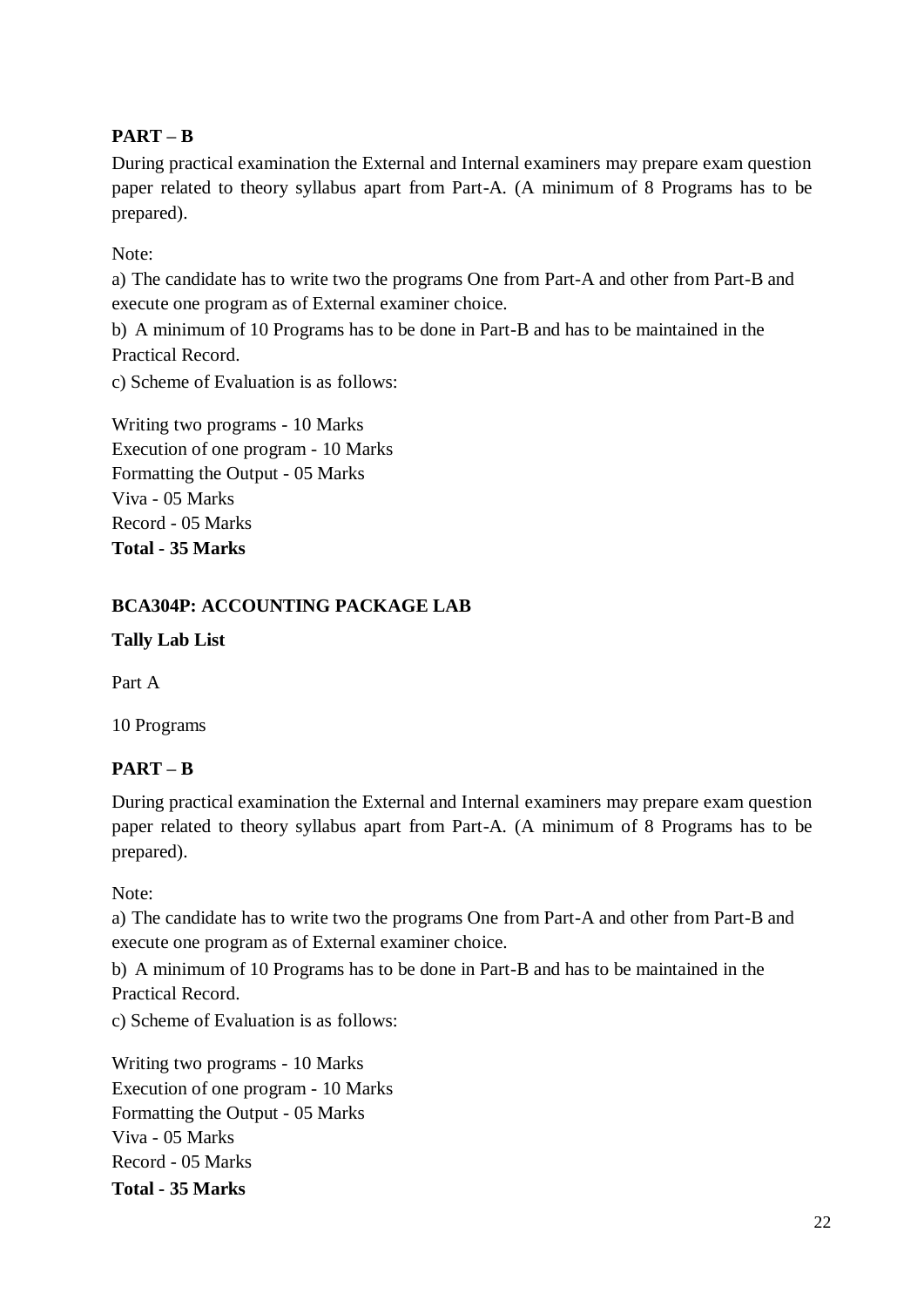### **SYLLABUS**

### **IV SEMISTER**

### **BCA401T: INDIAN LANGUAGE**

**Syllabus as per the one prescribed for science courses of Bangalore University.** 

### **BCA402T: ENGLISH**

**Syllabus as per the one prescribed for science courses of Bangalore University.**

### **BCA403T: VISUAL PROGRAMMING.NET**

### **Total Teaching Hours: 52 No of Hours / Week: 04**

UNIT 1: Introduction to .net framework -Features, Common Language Runtime (CLR), Framework Class Library(FCL). Common Language Specification (CLS), Common Type System (CTS), Intermediate Language (IL) and Just-In-Time (JIT) Compilation, Visual Studio.Net – IDE, Languages Supported, Components.

VB.Net Features, IDE- Menu System, Toolbars, Code Designer, Solution Explorer, Object Browser, Toolbox, Class View Window, Properties Window, Server Explorer, Task List, Output Window, Command Window.

UNIT 2: VB.Net Creating Applications with Visual Basic.NET, Variables, Constants, and Calculations, Making Decisions and Working with Strings, Lists, Loops, Validation, Sub Procedures and Functions, Multiple Forms, Standard Modules, and Menus, Arrays, Timers, Form Controls, File Handling, Exception Handling, Working with Databases, Advanced Database Programming using ADO.net, Classes, Generics, Collections, Inheritance, Custom Controls, Packaging & deployment, Using Crystal Reports.

UNIT 3: Programming in Visual basic .Net Data Types, Keywords, Declaring Variables and Constants, Operators, Understanding Scope and accessibility of variables, Conditional Statements- If- Then, If-Then-Else, Nested If, Select Case, Looping Statement- Do loop, For Loop, For Each-Next Loop, While Loop, Arrays-Static and Dynamic. - Creating MDI Parent and Child, Functions and Procedures- Built-In Functions- Mathematical and String Functions, User Defined Functions and Procedures.

UNIT 4: ASP.NET Building a Web Application, Examples Using Standard Controls, Using HTML Controls, Validating Form Input Controls using Validation Controls, Understanding Applications and State, Applying Styles, Themes, and Skins, Creating a Layout Using Master Pages, Binding to Databases using Controls, Data Management with ADO.net, Creating a Site Navigation Hierarchy, Navigation Controls , Membership and Role Management, Login Controls, Securing Applications, Caching For Performance, Working with XML, Using Crystal Reports in Web Forms.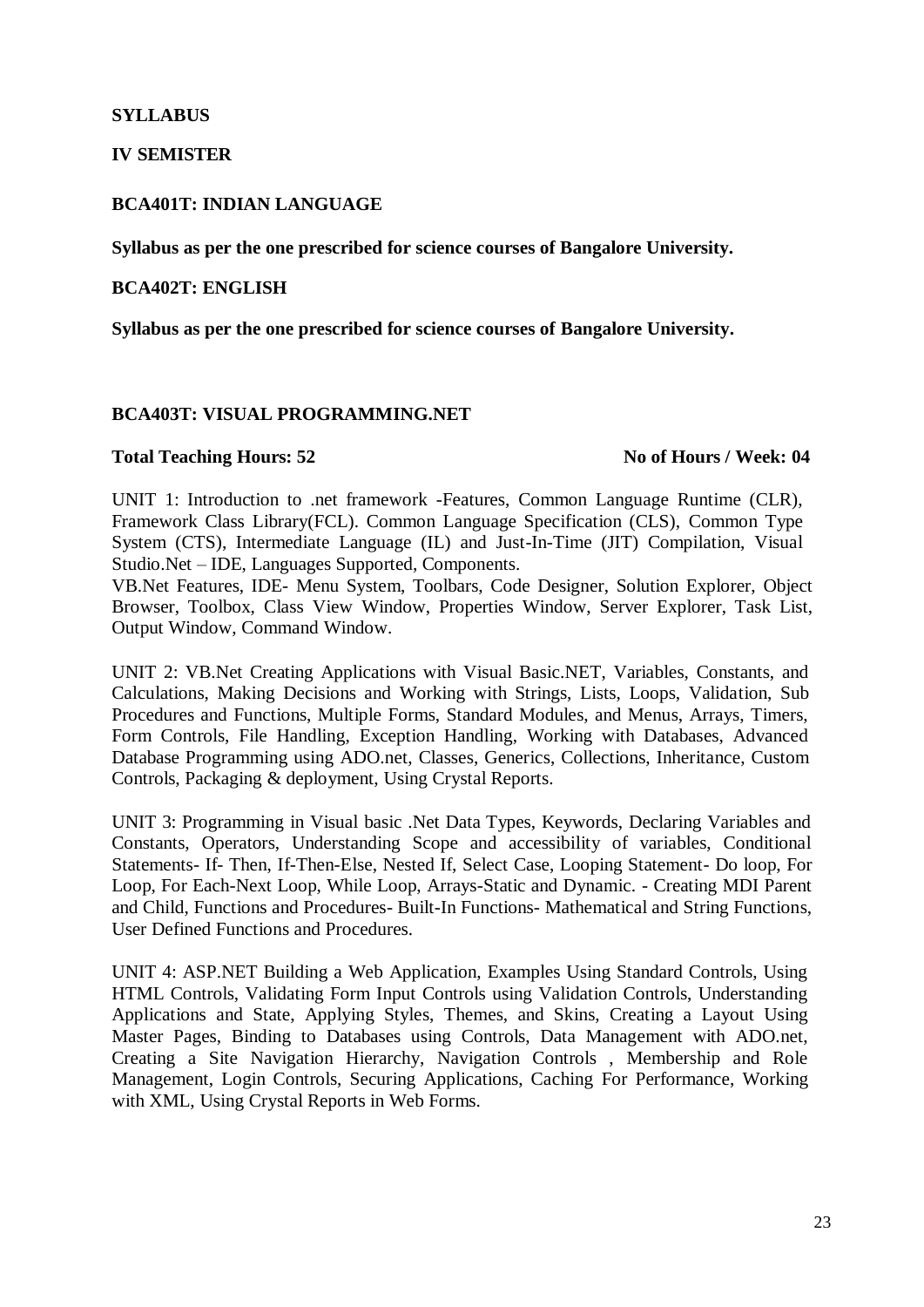24

UNIT 5: Databases: Introduction, Using SQL to work with database, retrieving and manipulating data with SQL, working with ADO.NET, ADO.NET architecture, ASP.NET data control, data source control, deploying the web site. Crystal reports. LINQ: Operators, implementations, LINQ to objects, XML, ADO.NET, Query Syntax. Stored Procedures

Text Books:

1. Visual Basic.Net Black Book by Steven Holzner Dreamtech Press

2. The Complete Reference Visual Basic .NET Jeffery R. Shapiro Tata McGraw Hills

Reference Books:

1. Visual studio 2010 - A beginners guide - Joseph Mayo

2. Murach's Beginning Visual basic .Net By Anne Bohem

3. Programming Visual Basic .NET Dave Grundgeiger Publisher: O'Reilly First Edition January 2002

## **BCA404T: UNIX PROGRAMMING**

### Total Teaching Hours: 52 **No. 2 No. 32 No. 32 No. 32 No. 32 No. 32 No. 32 No. 32 No. 32 No. 32 No. 32 No. 32 No. 32 No. 32 No. 32 No. 32 No. 32 No. 32 No. 32 No. 32 No. 32 No. 32**

Introduction: History, salient features, Unix system architecture, Unix command format, Unix internal and external commands, Directory commands, File related commands, Disk related commands, general utilities. Unix File System: Boot inode, super and data block, in-core structure, Directories, conversion of pathname to inode, inode to a new file, Disk block

allocation. Process Management: Process state and data structures of a Process, User vs, kernel node, context of a Process, background processes, Process scheduling commands, Process terminating and examining commands.

## **Unit - II 10 Hours**

Secondary Storage Management: Formatting, making file system, checking disk space, mountable file system, disk partitioning, file compression. Special Tools and Utilities: Filters, Stream editor SED and AWK, Unix system calls and library functions, Processes, signals and Interrupts, storage and compression facilities.

### **Unit - III 10 Hours**

Shell Programming: vi editor, shell types, shell command line processing, shell script features, executing a shell script, system and user-defined variables, expr command, shell screen interface, read and Eco statement, command substitution, escape sequence characters, shell script arguments, positional parameters, test command, file test, string test, numeric test.

# **Unit - I 12 Hours**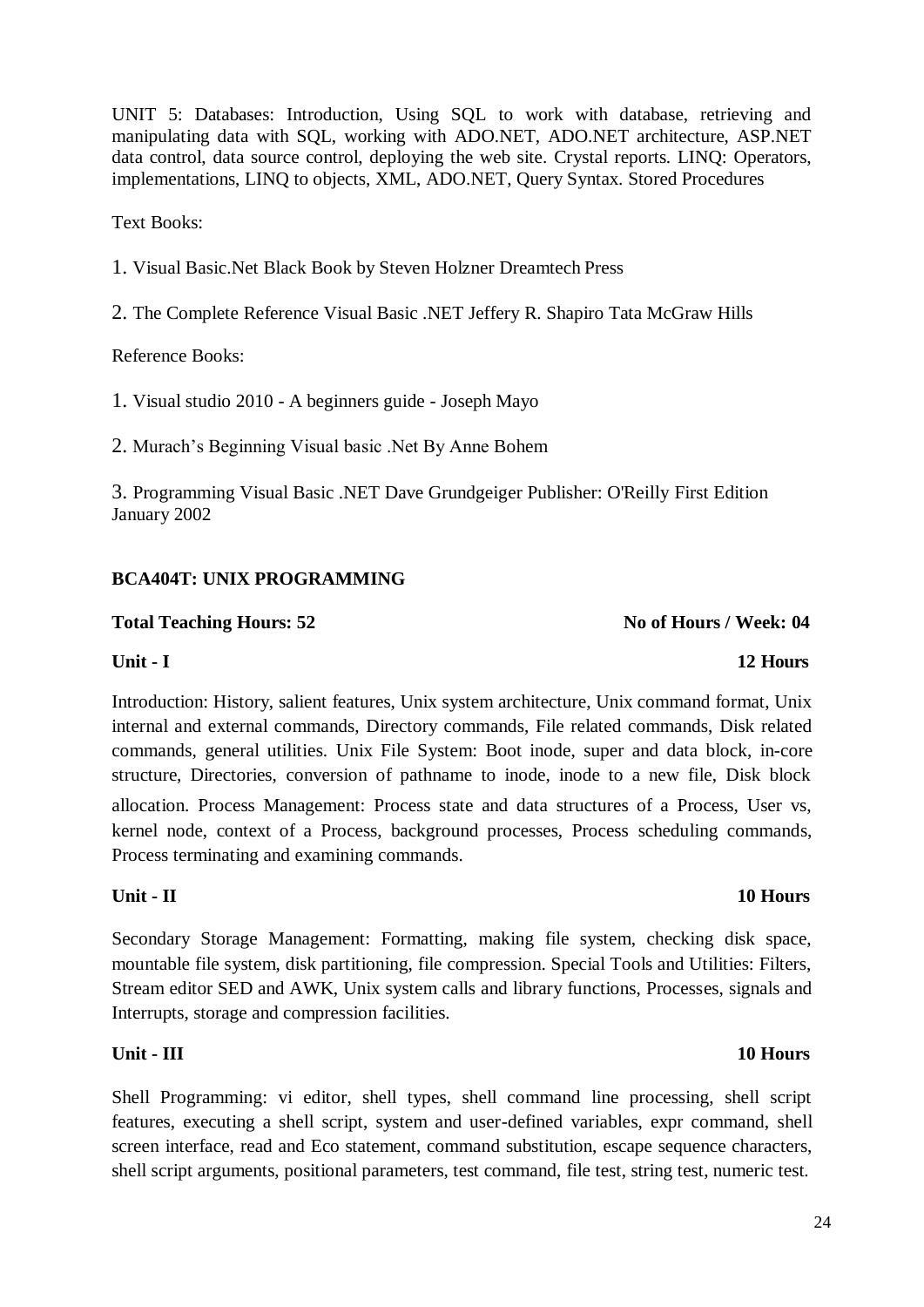# **Unit – IV 10 Hours**

Conditional Control Structures-if statement, case statement Looping Control Structure-while, until, for, statements. Jumping Control Structures – break, continue, exit. Shell Programs covering the above concepts.

### **Unit - V 10 Hours**

Unix System Communication: Introduction, write, read, wall commands, sending and handling mails. System Administration: Roles of a System Administrator, File System Maintenance, System Startup and Shutdown, User Management, Backup and Restore, Doemons, Domain Name System DNS, Distributed File System.

## **BCA405T: SOFTWARE ENGINEERING**

## **Total Teaching Hours: 65 No of Hours / Week: 05**

### **Unit - I**

Introduction: Software Products and Software process, Process models: Waterfall modal, Evolutionary Development, Bohemia's Spiral model, Overview of risk management, Process Visibility, Professional responsibility. Computer based System Engineering: Systems and their environment, System Procurement, System Engineering Process, System architecture modelling. Human Factors, System reliability Engineering. Requirements and Specification: The requirement Engineering Process, The Software requirement document, Validation of Evolution of requirements, Viewpoint – oriented  $\&$  method based analysis, system contexts, Social 7 organizational factors . Data flow , Semantic, Objects, models , Requirement Specification, Non functional requirement. [ 13 Hours ]

## **Unit - II**

Software Prototyping: Prototyping in software process, Prototyping techniques, User interface prototyping. Software Design: Design Process, Design Strategies, Design Quality , System Structuring control models, Modular decomposition , Domain Specific architecture.

# [ 13 Hours ]

## **Unit - III**

Object Oriented& function oriented design: Objects, object Classes and inheritance Object identification, An object oriented design example, Concurrent Objects, Data flow design Structural decomposition, Detailed Design, A Comparison of design Strategies.

User interface design: Design Principles, User System interaction, Information Presentation, User Guidance, Interface Evaluation. [ 13 Hours ]

## **Unit - IV**

Software Reliability and reusability : Software reliability metrics , Software reliability Specification , Statistical testing ,Reliability Growth modeling, Fault avoidance & tolerance, Exception handling & defensive programming , Software development with reuse, Software' development for reuse , Generator based reuse, Application System Portability. [ 13 Hours ]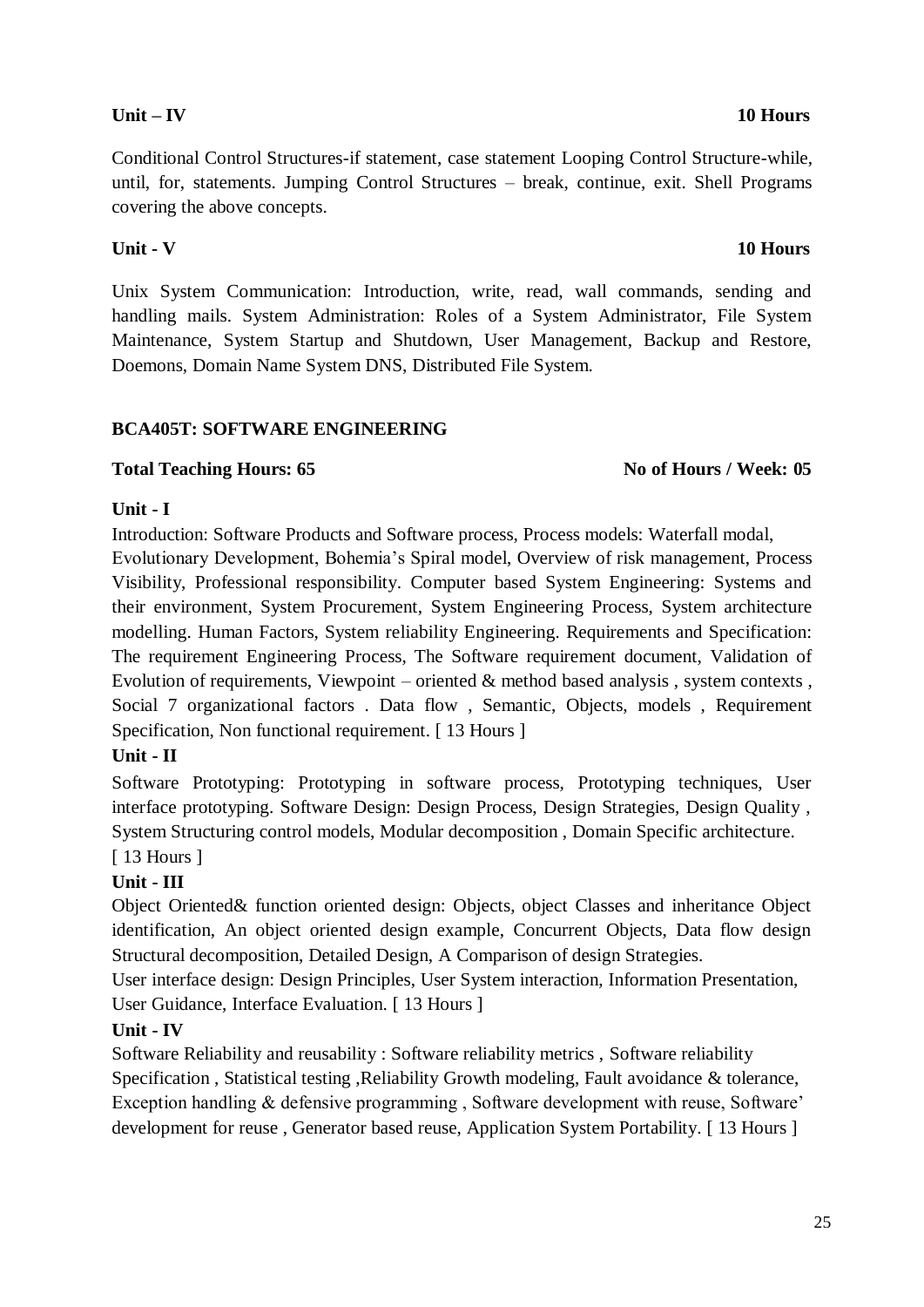### **Unit - V**

Software Verification and Validation : The testing Process , Test Planning & Strategies, Black Box , Structural, interface testing , Program inspections , Mathematically based verification, Static analysis tools, Clean room software development. Management Issues: Project management, Quality management, Software cost estimation, Software maintenance. [ 13 Hours ]

### **Text book**

1. Ian Sommerville – Software Engineering, 9th Edition, Pearson Education Ltd, 2010.

### **Reference Books**

1. Roger S. Pressman – Software Engineering, A Practitioner's approach, 7th Edition, McGRAW-HILL Publication, 2010.

2. Pankaj Jalote, "An integrated approach to Software Engineering", 3rd Edition, Narosa Publishing House, 2013

# **UNIX AND SHELL PROGRAMMING LAB**

- 1. Write a shell script to print all the prime numbers between m to n  $(m< n)$ .
- 2. Write a shell script to reverse a given number and check whether it is a palindrome.
- 3. Write a shell script to find the sum of digits of a given number using loops and without using loops.
- 4. Write a shell script to implement 10 unix commands using case .
- 5. Write a Shell script that displays list of all the files in the current directory to which the user has read, write and execute permissions?
- 6. Write a shell script to copy a file i) copy file within current directory. ii)copy file between two directories.
- 7. Write a Shell script to create 2 data files and compare them to display unique and common entries.
- 8. Write a Menu driven shell script to perform the following
	- a. To count the number of vowels in a string.
	- b. To convert uppercase characters to lowercase and vice versa.
	- c. To accept a word and perform pattern matching in a given file.
- 9. Write awk script to find number of words, characters and lines in a file.
- 10. Create an emp file containing empname, empno, dept, designation.
	- a. Display empname and empno of any particular dept and the count of employees.
	- b. Display empname and empno of employees who are not managers.
- 11. Write a system program to demonstrate fork(),exec(),wait(),exit() system calls to execute ls –l command in the child process.
- 12. Write a Menu driven program to demonstrate zombie process and orphan process.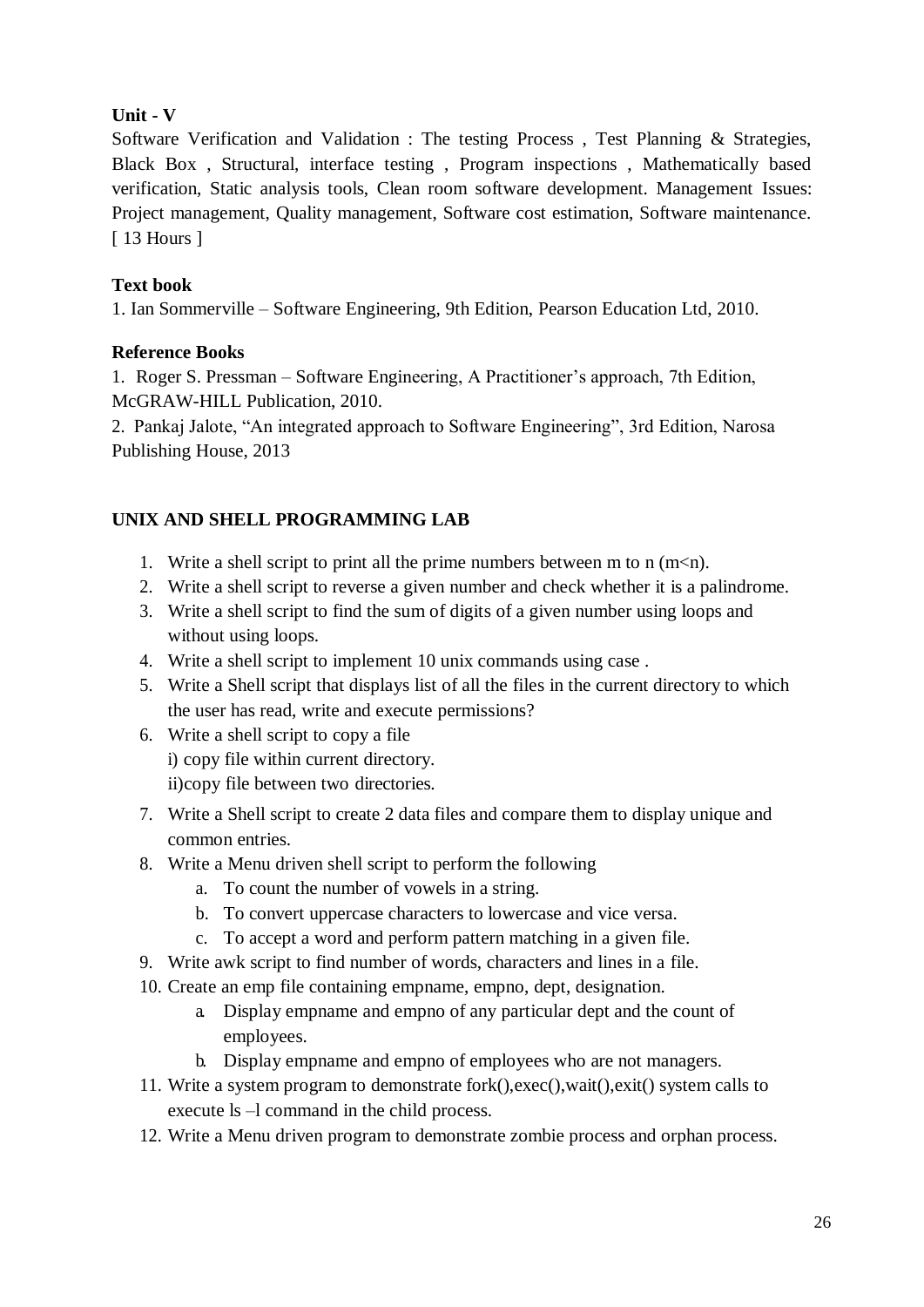# **PART – B**

During practical examination the External and Internal examiners may prepare exam question paper related to theory syllabus apart from Part-A. (A minimum of 8 Programs has to be prepared).

Note:

a) The candidate has to write two the programs One from Part-A and other from Part-B and execute one program as of External examiner choice.

b) A minimum of 10 Programs has to be done in Part-B and has to be maintained in the Practical Record.

c) Scheme of Evaluation is as follows: Writing two programs - 10 Marks Execution of one program - 10 Marks Formatting the Output - 05 Marks Viva - 05 Marks Record - 05 Marks **Total - 35 Marks Vb.NET Lab** Part A

Ten Programs

# **PART – B**

During practical examination the External and Internal examiners may prepare exam question paper related to theory syllabus apart from Part-A. (A minimum of 8 Programs has to be prepared).

Note:

a) The candidate has to write two the programs One from Part-A and other from Part-B and execute one program as of External examiner choice.

b) A minimum of 10 Programs has to be done in Part-B and has to be maintained in the Practical Record.

c) Scheme of Evaluation is as follows:

Writing two programs - 10 Marks Execution of one program - 10 Marks Formatting the Output - 05 Marks Viva - 05 Marks Record - 05 Marks **Total - 35 Marks**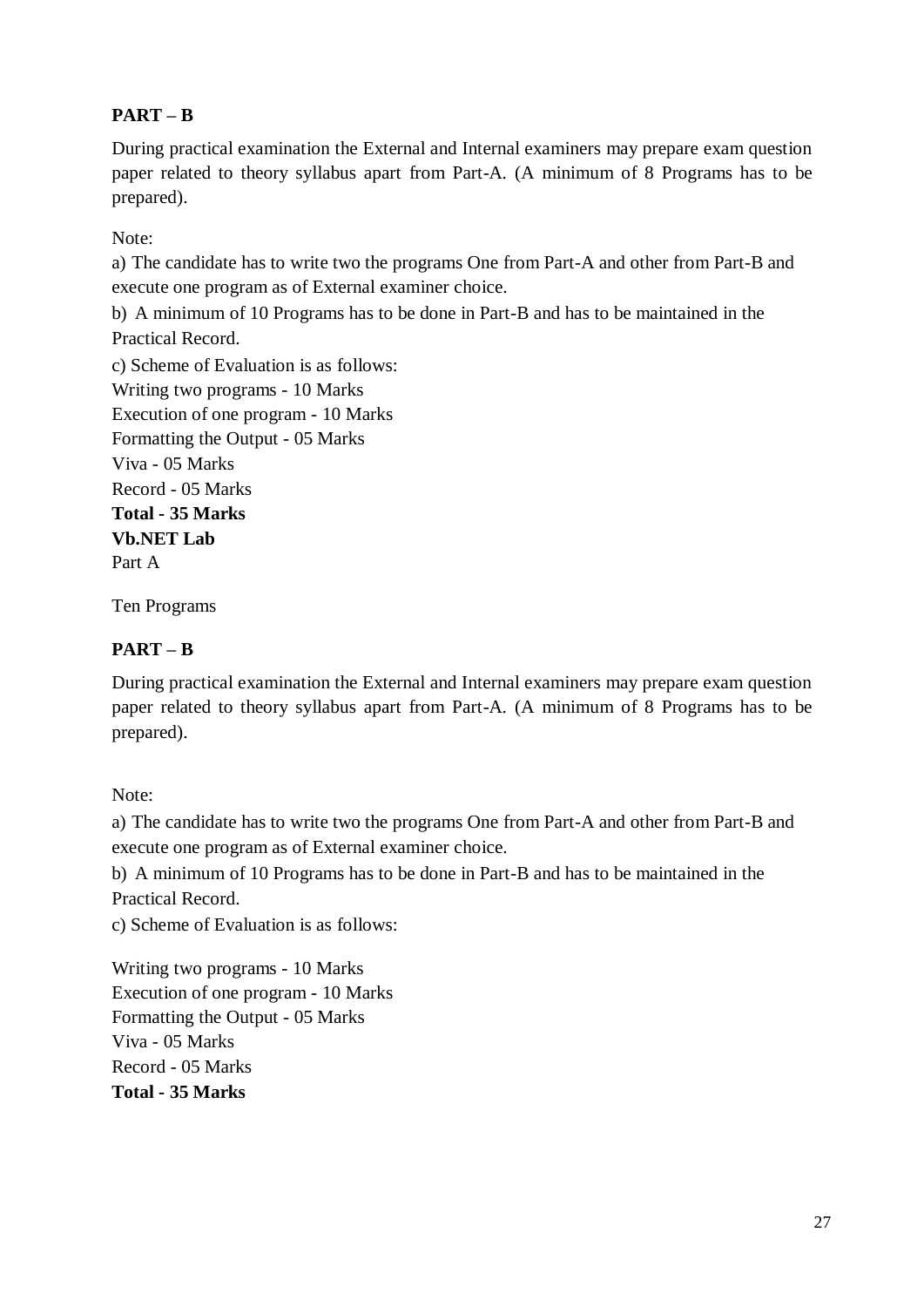### **BCA501T: DATA COMMUNICATIONS AND NETWORKS**

Total Teaching Hours : 65 No of Hours / Week : 05

### **Unit – I**

Introduction: Communication Network and services, Approaches to Network Design, Network Functions and Network Topology, Message ,packet and circuit Switching , Internet, Packet Switching ; Key factors in Communication Network Evolution ; Layered Architecture and Applications – Examples of Layering , OSI Reference Model, TCP/IP Model Telnet FTP and IP Utilities. Digital Transmission: Digital Representation of Information: Properties of digital transmission: Characterization of Communication Channels Frequency Domain and Time Domain : Fundamental limits in Digital Communication – The Nyquist Signalling rate, The Shannon channel capacity : Line coding, Modems & digital Modulations [13 Hours ] **Unit - II**

Transmission Systems: properties of media and digital transmission Systems – Twisted Pair , Coaxial Cable, Optical Fibre, Radio Transmission Intrared Light Error detection and correction – Error detection , Two – dimensional parity checks , Internet checksum , Polynomial code; standardized Polynomial codes , Error detecting capability of a polynomial code, Multiplexing – frequency – Division , Time – Division , SONET; Wavelength Division Multiplexing Circuit switches; Telephone network , signalling Traffic and Overload control in Telephone networks – Concentration, Routing Control, Overload controls Cellular Telephone Networks, Satellite Cellular networks. [ 13 Hours ]

### **Unit – III**

Peer –to-Peer Protocols:- Peer-to peer Protocols and service models ARQ Protocols stop and wait , Go –back-N Selective Repeat , Transmission efficiency of ARQ Protocols, Other adaptation functions , - Sliding window flow control Timing Recovery in Synchronous Services Reliable Stream Service, Data Link Control, HDLC, PPP ; Statistical Multiplexing. [ 13 Hours ]

## **Unit - IV**

Local Area Networks and Medium access Control Protocols:- Multiple access communications; Local Area network – LAN Structure, MAC Sublayer, Logical link control layer, Random Access protocols ALOHA , Slotted ALOHA, CSMA, CSMA/CD, Scheduling

approaches to medium access control – Reservation Systems, polling , Token passing rings, comparison of Random access & Scheduling access control Comparison of Radom access & SHEDULING MEDIUM access controls; Channelization – FDMA, TDMA, CDMA; [ 13Hours ]

## **Unit - V**

LAN Standard –Ethernet and IEF, 802.3 LAN Standard ; Token Ring and IEEE 8025 LAN standard , FDDI, Wireless LAN's and IEEE 802.11 Standards; LAN Bridges – Transparent Bridges , Source Routing Bridges , Mixed – media Bridges. Packet Switching Networks :- Network services & Internal Network Operation; Packet Network Topology; Datagrams & VIRTUAL circuits ; structure of switch/ Router, Connectionless packet switching ; Virtual – Circuit packet switching ; Overview of Routing and congestion in packet networks – Routing algorithms classification , Routing tables, shortest path routing algorithms, Flooding , Hierarchical routing , Distance vector routing Link state routing , congestion control algorithms. [ 13 Hours ]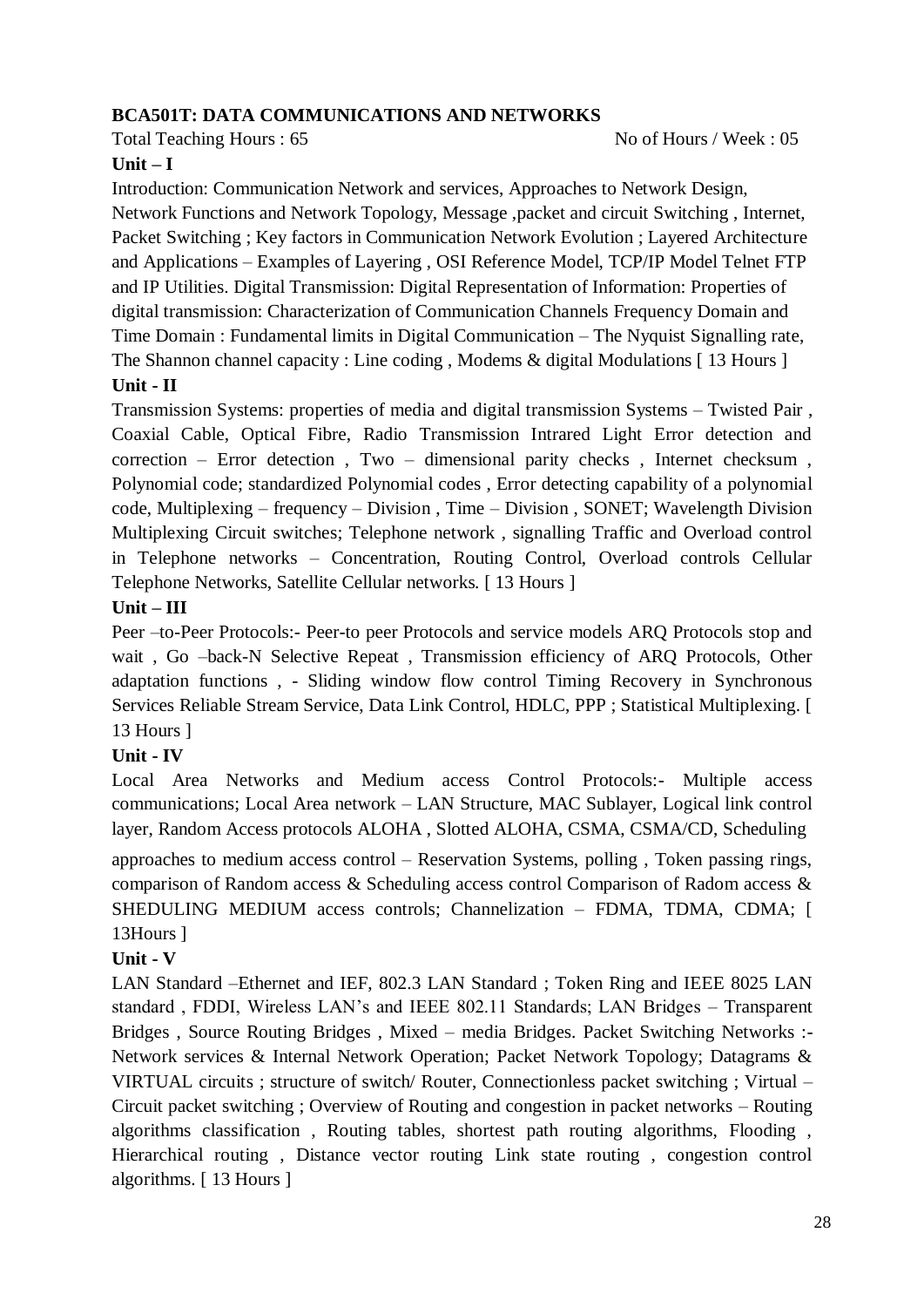### **Text Books:**

1. Stallings, "Data and Computer Communications", 7th Edition,Pearson Education, 2012

## **Reference Books:**

1. Andrew S Tanenbaim, "Computer Networks", 4th Edition, Pearson Education.

2. Behrouz Ferouzan, Introduction to Data Communication & Networking TMH, 1999.

3. Larry &Peterson & Bruce S Davis; Computer networks Second Edition , Morgan Kaufman, 2000.

# **BCA502T – Artificial Intelligence**

Total Teaching Hours: 65 No. of Hours / Week: 05

# **UNIT-I** [13 Hours]

Introduction to Artificial Intelligence: Definition, AI Applications, AI representation, Properties of internal Representation, Heuristic search techniques. Best first search, mean and end analysis, A\* and AO\* Algorithm, Game Playing, Minimize search procedure, Alpha beta cutoffs.

# **UNIT-II** [13 Hours]

Knowledge representation using predicate logic: predicate calculus, Predicate and arguments. Knowledge representation using non monotonic logic: TMS (Truth maintenance system), statistical and probabilistic reasoning, fuzzy logic, structure knowledge representation, semantic net, Frames, Script, Conceptual dependency.

## **UNIT-III** [13 Hours]

Planning: block world, strips, Implementation using goal stack, Non linear planning with goal stacks, Hierarchical planning, list commitment strategy. Perception: Action, Robot Architecture, Vision, Texture and images, representing and recognizing scenes.

## **UNIT-IV** [13 Hours]

Learning: Learning as induction matching algorithms. Failure driver learning, learning in general problem solving concept learning. Neural Networks: Introduction to neural networks and perception-qualitative Analysis only, neural net architecture and applications.

## **UNIT-V** [13 Hours]

Natural language processing and understanding and pragmatic, syntactic, semantic, analysis, RTN, ATN, understanding sentences. Expert system: Utilization and functionality, architecture of expert system, knowledge representation, two case studies on expert systems.

## *Reference*

*1. E. Charnaik and D.McDermott," Introduction to artificial Intelligence", Pearson Education, 2012.*

*2. Dan W. Patterson, "Introduction to Artificial Intelligence and Expert Systems", PHI,*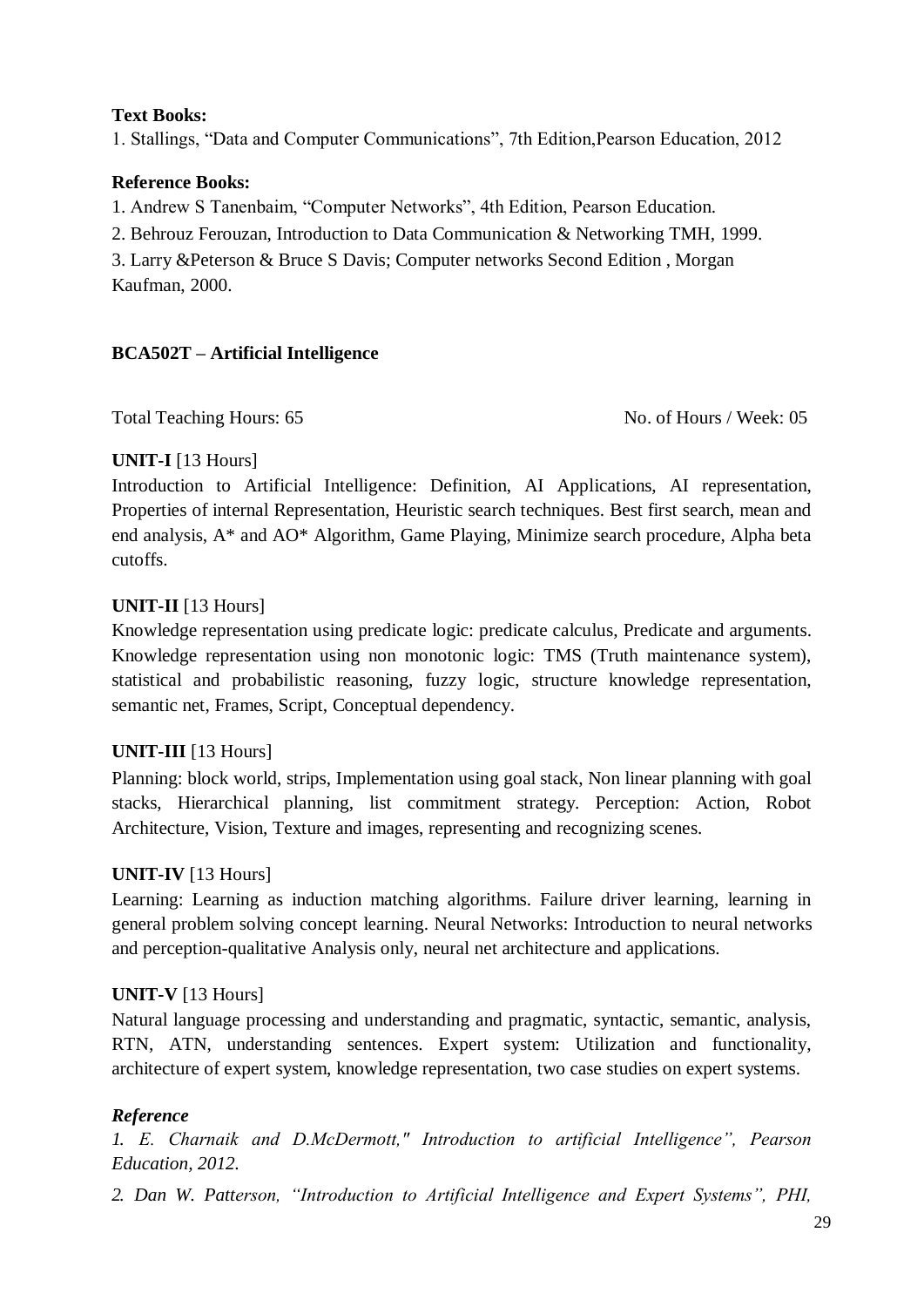*2013.*

*3. E. Rich and K. Knight," Artificial Intelligence", Tata McGraw Hill, 2013. 4. Nils J. Nilson, "Principles of Artificial Intelligence", Narosa Publishing Co. 2002.* 5. *M.Timjones "Artificial Intelligence a Systems Approach*" University Science Press 2010

## **BCA503T- JAVA PROGRAMMING**

Total Teaching Hours: 52 No. of Hours / Week: 04

### **Unit - I**

Introduction to JAVA: JAVA Evolution: Java History, Java Features, How Java Differs from C and C++, Java and Internet, Java and World Wide Web, Web Browsers, Hardware and Software Requirements, Java Support Systems, Java Environment. Overview of JAVA Language: Introduction, Simple Java program, More of Java Statements, Implementing a Java Program, Java Virtual Machine, Command Line Arguments, Programming Style. Constants, Variables, and Data Types: Introduction, Constants, Variables, Data Types, Declaration of Variables, Giving Values to Variables, Scope of Variables, Symbolic Constants, Type Casting, Getting Values of Variables, Standard Default Values, Operators and Expressions: Introduction, Arithmetic Operators, Relational Operators Logical Operators, Assignment Operators, Increment and Decrement Operators, Conditional Operators, Bitwise Operators, Special Operators, Arithmetic Expressions, Evaluation of Expressions, Precedence of Arithmetic Operators, Type Conversion and Associativity, Mathematical Functions. Decision Making and Branching: Introduction, Decision Making with if Statement, Simple if Statement, The if…..else Statement, Nesting of if………Else Statements, The else if Ladder, The Switch Statement, The ?: Operator. Decision Making and Looping: Introduction. The while Statement, The do Statement, The for Statement, Jumps in Loops Labeled Loops. [ 12 hours]

### **Unit -II**

Classes, Arrays, Strings and Vectors: Classes, Objects and Methods: Introduction, Defining a Class, Adding Variables, Adding Methods, Creating Objects, Accessing Class Members, Constructors, Methods Overloading, Static Members, Nesting of Methods, Inheritance: Extending a Class Overriding Methods, Final Variables and Methods, Finalizer methods, Abstract Methods and Classes, Visibility Control. Arrays, Strings and Vectors: Arrays, Onedimensional Arrays, Creating an Array, Two -Dimensional Arrays, Creating an Array, Two – dimensional Arrays, Strings, Vectors, Wrapper Classes. [ 10 Hours ]

## **Unit - III**

Interfaces, Packages, and Multithreaded Programming: Interfaces: Multiple Inheritance: Introduction, Defining Interfaces, Extending Interfaces, Implementing Interfaces, Accessing Interface Variables. Packages: Putting Classes together: Introduction, Java API Packages, Using System Packages, Naming Conventions, Creating Packages, Accessing a Package, Using a Package, Adding a Class to a Package, Hiding Classes. Multithreaded Programming: Introduction, Creating Threads, Extending the Thread Class, Stopping and Blocking a thread, Life Cycle of a thread, Using Thread Methods, Thread Exceptions, Thread Priority, Synchronization, Implementing the 'Runnable' Interface. [ 10 Hours ]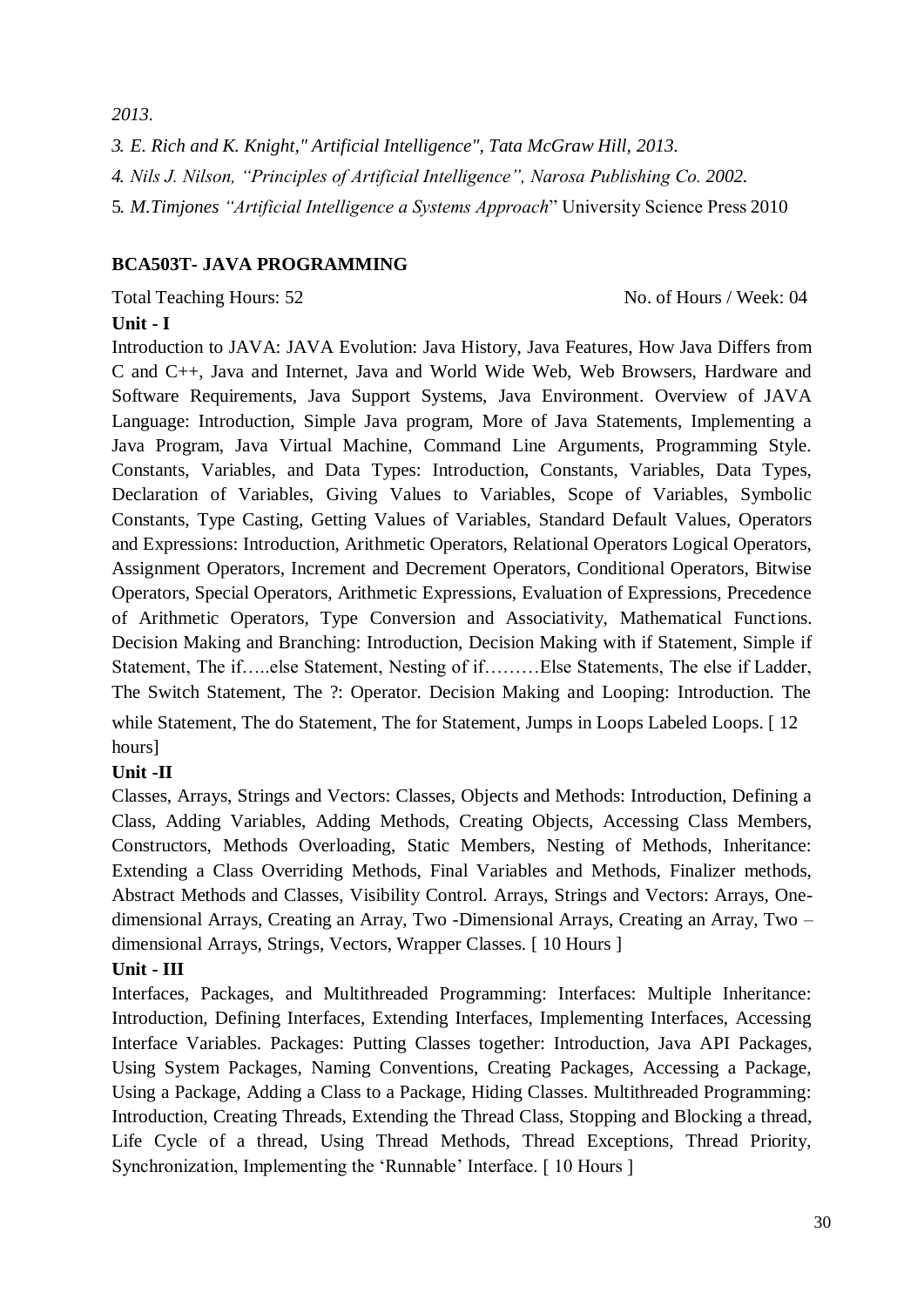### **Unit - IV**

Managing Exceptions, Applet Programming: Managing Errors and Exception: Introduction, Types of Exception Handling Code, Multiple Catch Statements, Using Finally Statement, Throwing Our Own Exceptions, Using Exceptions for Debugging. Applet Programming: Introduction, How Applets Differ from Applications, Preparing to Write Applets, Building Applet Code, Applet Life Cycle, Creating an Executable applet, Designing a Web Page, Applet Tag, Adding Applet to HTML File, running the Applet, More About HTML Tags, Displaying Numerical Values, Getting Input from the User. [ 10 Hours ]

### **Unit - V**

Graphics Programming, Input/Output: Graphics programming: Introduction, The Graphics Class, Lines and rectangles, circles, and Ellipses, Drawing Arcs, Drawing Polygons, Lines Graphs, Using Control Loops in Applets, Drawing Bar Charts. Managing Input/Output Files in JAVA: Introduction, Concept of Streams, Stream Classes, Byte Stream Classes, Character Stream Classes, Using Streams, Other Useful I/O Classes, Using the File Class, Input / Output Exceptions, Creation of Files, Reading / Writing Characters, Reading / Writing Bytes, Handling Primitive Data Types, Concatenating and Buffering Files, Interactive Input and output, Other Stream Classes. [ 10 Hours ]

### **Text Books:**

- 1. A.Balaguruswamy, "Programming with JAVA", A Primer, TMH, 1999.
- 2. P Radha Krishna, "Object Oriented Programing through JAVA", University Press, 2017

### **Reference Books:**

- 1. Thomas Boutel, "CGI programming in C and Perl", Addison Wesley, 1996.
- 2. Jefry Dwight et al, Using CGI, Second Edition, Prentice Hall, India, 1997.
- 3. Patrick Naughton & Herbert Schildt, JAVA 2: The Complete Reference, THM, 1999.
- 4. Schildt, "JAVA The Complete Reference", 7th Edition.

### **BCA504T- Analysis and Design of Algorithm**

Total Teaching Hours: 52 No. of Hours / Week: 04

**Unit 1** Introduction: Definition of algorithm, Characteristic of algorithm, Different Control Structures, Writing Structured Programs, Analysis of algorithm (12 hrs)

**Unit 2** Divide and Conquer: General Method, Binary Search, Finding Maximum &

Minimum., Merge Sort, Quick Sort. (10 hrs)

**Unit 3** Greedy Method: General method, Knapsack Problem, Job Sequencing with deadline,

Minimum – cost Spanning trees, Single – Source Shortest Paths (10 hrs)

**Unit 4** Dynamic Programming: Introduction to Graphs, Definition types, Terms related to graph, General Method, Multistage Graphs, All pair Shortest Paths, 0/1 – knapsack, The traveling salesperson problem, Flow Shop Scheduling. (10 hrs)

**Unit 5** Basic traversal & Search techniques: Search & traversal techniques for trees, Search & traversal techniques for graphs.

Backtracking: General method, The 8- Queens Problem, Sum of subsets, Graph Coloring.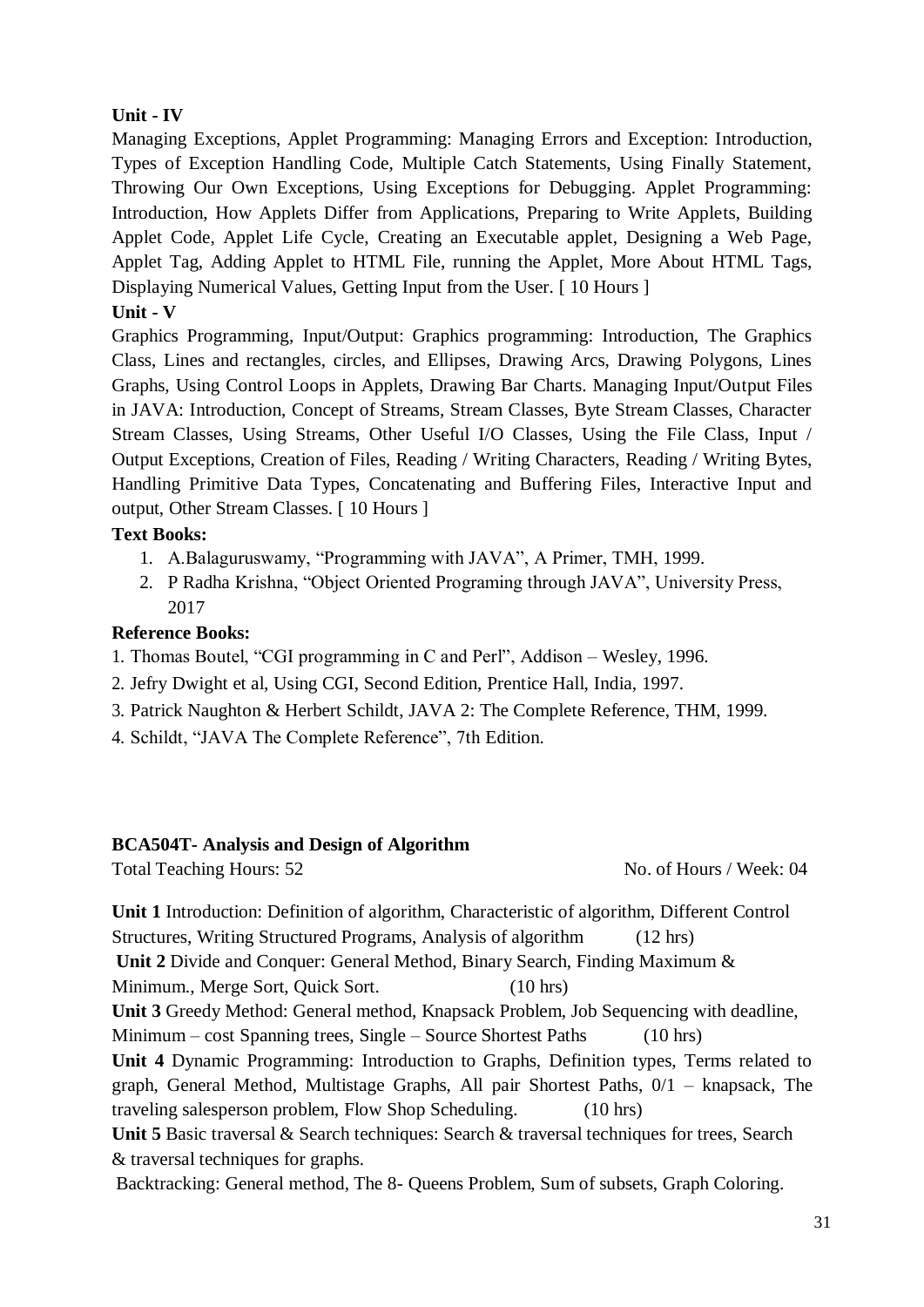(10 hrs)

Text books:

1. Aho Ullman & Hopkraft "Design & analysis of Algorithms".

2. Sara Baase, Allen Van Gelder, Computer Algorithms , Introduction to design and Analysis, 3rd edn (9th reprint), Pearson, 2005.

3. Design & Analys of alogorithm- Horowitz & Sahni 4. Fundamentals of Computer algorithm – Ellis Horowitz, Sartaj Sahni, Sanguthevar Rajasekaran.

References: 1. Berman : Algorithms , 1st Edition 2008, Cengage Learning India

### **BCA505T-Elective 1**

Total Teaching Hours: 65 No. of Hours / Week: 05

### **BCA503P- JAVA PROGRAMMING LAB**

### **BCA504P- ANALYSIS AND DESIGN OF ALGORITHM LAB**

### **Part A 10 Programs**

**Part B**

### **BCA505P-PROJECT**

The Project work should be carried out in groups. Each group shall not exceed three members.

### **SIXTH SEMISTER**

### **BCA601T: SYSTEM PROGRAMMING**

Total Teaching Hours: 65 No. of Hours / Week: 05

Background: Machine Structure, Evolution of the Components of a Programming System, Assembler, Loaders, Macros, Compliers, Formal Systems. Machine Structure, Machine Language and assembly language: General Machine Structure, Machine Language, Assembly Language

### **Unit - II 13 Hours**

Assemblers: General Design Procedure, Design of assembler, Statement of Problem, Data structure, Format of databases, algorithm, look for modularity, Table Processing: Searching and Sorting. The Problem, Searching a table, linear Search, binary Search, Sorting, interchange sort, Shell Sort, Bucket Sort, Radix Exchange Sort, address calculation sort, comparison of sorts, hash or random entry searching.

## **Unit - I 13 Hours**

### 32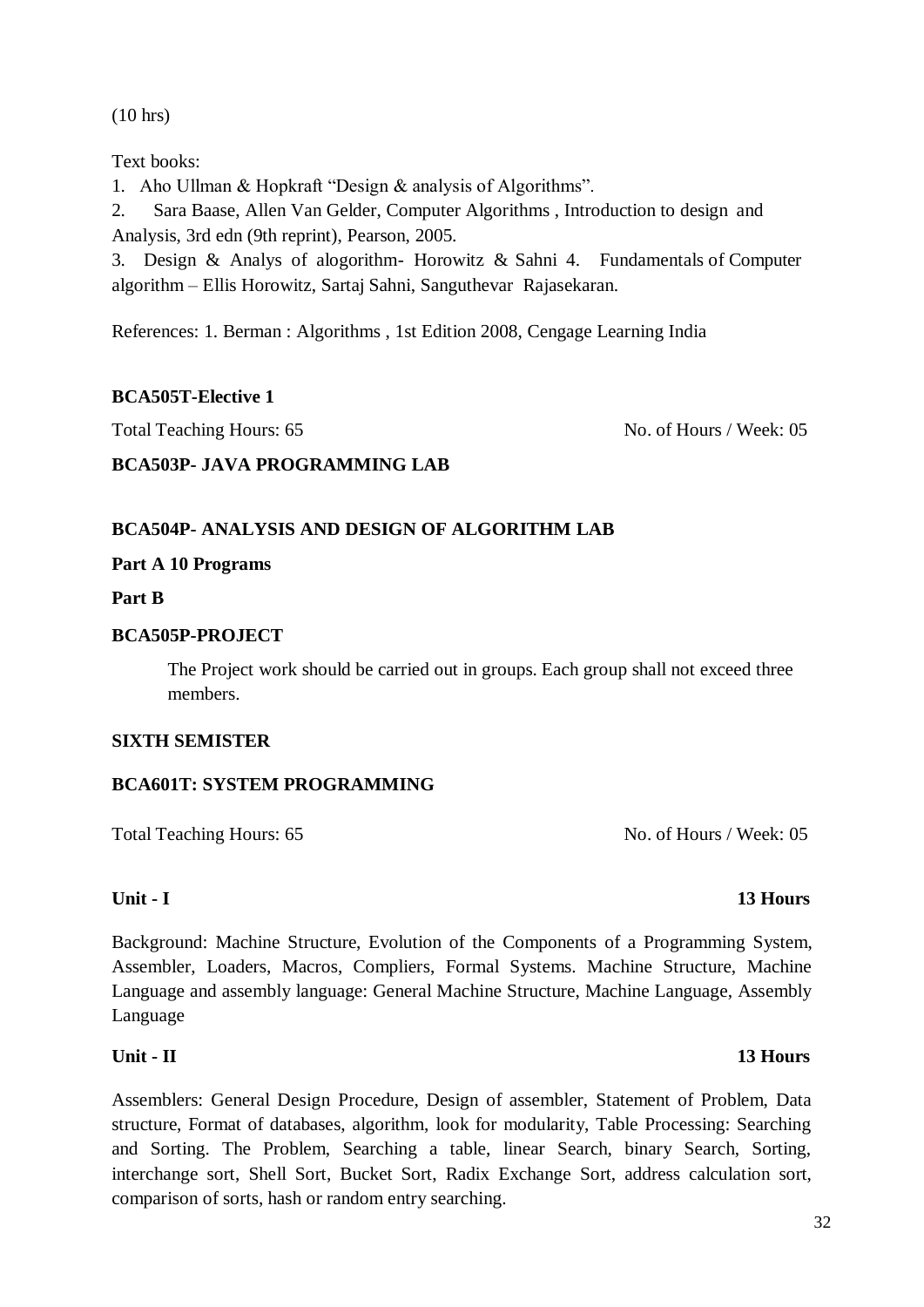MACRO LANGUAGE AND THE MACRO PROCESSOR: Macroinstruction, Features of macro Facility, Macro instruction arguments, conditional macro Expansion, macro calls within macros, macro Instructions defining macros, Implementation, Statement of problem, implementation of a restricted facility, A two pass algorithm. A single pass algorithm, implementation of macro calls within macros. Implementation within an assembles.

## **Unit – IV 13 Hours**

LOADERS: Loader schemes, Compile & go, General loading Scheme, absolute loaders, Subroutine Languages, Relocating loaders, Direct linking loaders, other loading Schemes – Binders, linking loaders, Overlays, Dynamic binders. Design of absolute loader, Design of a Direct linking loader Specification of problem, Specification of data structure, format of data bases algorithm.

COMPILERS: Statement of problem, Problem1: Recognizing basic Elements, Problem2: Recognizing Syntactic cutis & interpreting meaning, Problem3: Storage Allocation, Problem4: Code Generation. Optimization (machine independent) optimization (machine dependent), Assembly Phase, General Model of complier. PHASES OF COMPILERS: Simple Structure of Compiler, Brief introduction to 7 Phases of Compliers.

## **BCA602T: PROFESSIONAL AND BUSINESS COMMUNICATION**

**Total Teaching Hours: 65 No of Hours / Week: 05**

## **BCA603T: WEB PROGRAMMING**

# Total Teaching Hours: 52 **No of Hours / Week: 04 No of Hours / Week: 04**

## **Unit - I 12 Hours**

Fundamentals of Web: Internet, WWW, Web Browsers, and Web Servers, URLs, MIME, HTTP, Security, The Web Programmers Toolbox. XHTML: Origins and evolution of HTML and XHTML, Basic syntax, Standard XHTML document structure, Basic text markup, Images, Hypertext Links, Lists, Tables.

## **Unit - II 10 Hours**

HTML and XHTML: Forms, Frames in HTML and XHTML, Syntactic differences between HTML and XHTML. CSS: Introduction, Levels of style sheets, Style specification formats, Selector forms, Property value forms, Font properties, List properties, Color, Alignment of text, The Box model, Background images, The <span> and <div> tags, Conflict resolution.

### **Unit - V 13 Hours**

# **Unit - III 13 Hours**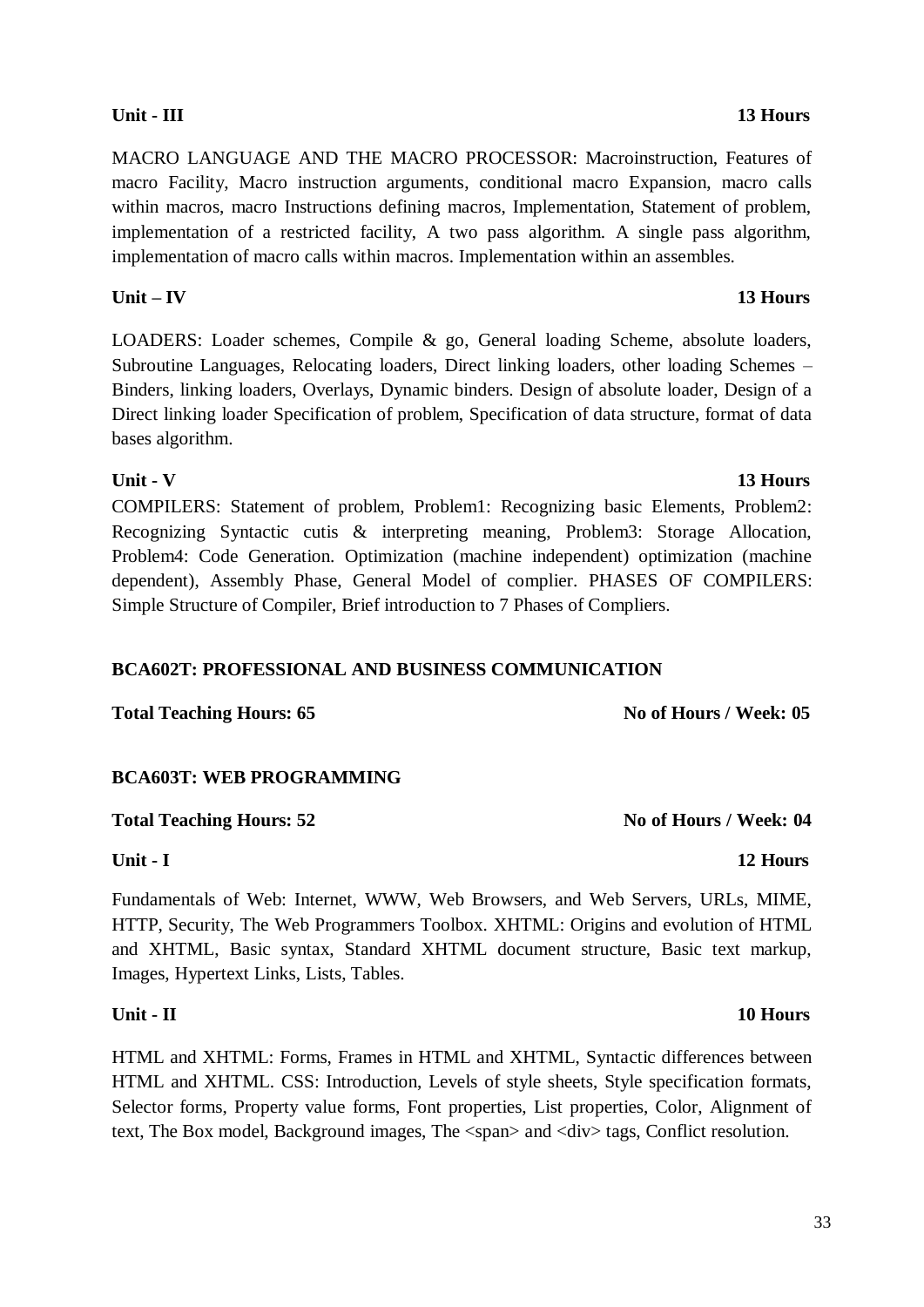Java Script: Overview of JavaScript; Object orientation and JavaScript; General syntactic characteristics; Primitives, Operations, and expressions; Screen output and keyboard input;

Control statements; Object creation and Modification; Arrays; Functions; Constructor; Pattern matching using expressions; Errors in scripts; Examples.

**Unit – IV 10 Hours**

Java Script and HTML Documents: The JavaScript execution environment; The Document Object Model; Element access in JavaScript; Events and event handling; Handling events from the Body elements, Button elements, Text box and Password elements; The DOM 2 event model; The navigator object; DOM tree traversal and modification.

**Unit - V 10 Hours** Dynamic Documents with JavaScript: Introduction to dynamic documents; Positioning elements; Moving elements; Element visibility; Changing colors and fonts; Dynamic content; Stacking elements; Locating the mouse cursor; Reacting to a mouse click; Slow movement of elements; Dragging and dropping elements. XML: Introduction; Syntax; Document structure; Document Type definitions; Namespaces; XML schemas; Displaying raw XML documents; Displaying XML documents with CSS; XSLT style sheets; XML Processors; Web services.

# **BCA604T: ELECTIVE-2**

Total Teaching Hours: 65 No. of Hours / Week: 05

# **BCA605P: WEB PROGRAMMING LAB**

1 Create a HTML form that has number of Textboxes. When the form runs in the Browser fill the textboxes with data. Write JavaScript code that verifies that all textboxes has been filled. If a textboxes has been left empty, popup an alert indicating which textbox has been left empty.

2 Develop a HTML Form, which accepts any Mathematical expression. Write JavaScript code to Evaluates the expression and Displays the result.

3 Create a page with dynamic effects. Write the code to include layers and basic animation.

4 Write a JavaScript code block using arrays and generate the current date in words, this should include the day, month and year.

5 Create a form for Student information. Write JavaScript code to find Total, Average, Result and Grade.

6 Create a form for Employee information. Write JavaScript code to find DA, HRA, PF, TAX, Gross pay, Deduction and Net pay.

7 Create a form consists of a two Multiple choice lists and one single choice list (a) The first multiple choice list, displays the Major dishes available (b) The second multiple choice list, displays the Starters available. (c)The single choice list, displays the Soft drinks available.

8 Create a web page using two image files, which switch between one another as the mouse pointer moves over the image. Use the on Mouse Over and on Mouse Out event handlers.

# **Unit - III 10 Hours**